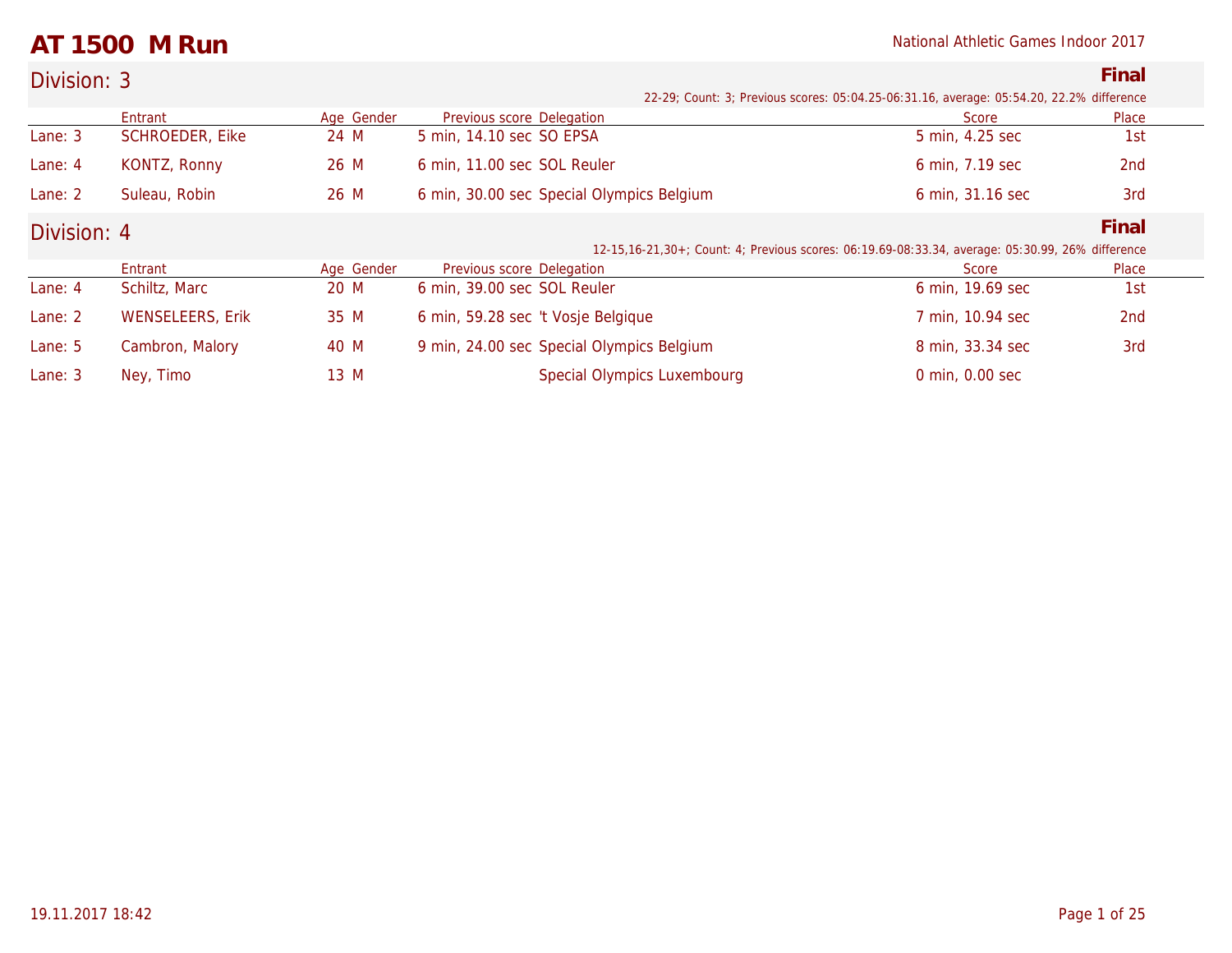### **AT 200 M Run** National Athletic Games Indoor 2017

| Division: F1 |                           |            |                                              |                                                                                                           | Final |
|--------------|---------------------------|------------|----------------------------------------------|-----------------------------------------------------------------------------------------------------------|-------|
|              |                           |            |                                              | 16-21, 22-29; Count: 4; Previous scores: 00:41.97-00:48.00, average: 00:44.61, 12.6% difference           |       |
|              | Entrant                   | Age Gender | Previous score Delegation                    | <b>Score</b>                                                                                              | Place |
| Lane: 4      | JACOBS, Cathia            | 27 F       | 0 min, 42.66 sec SOL Reuler                  | 0 min, 41.97 sec                                                                                          | 1st   |
| Lane: 3      | Majchrzack, Lea           | 16 F       | 0 min, 41.18 sec Special Olympics Luxembourg | 0 min, 42.00 sec                                                                                          | 2nd   |
| Lane: 2      | Toex, Kelly               | 23 F       | 0 min, 45.25 sec SOL Reuler                  | 0 min, 46.50 sec                                                                                          | 3rd   |
| Lane: 5      | Urbing, Nora              | 28 F       | 0 min, 47.59 sec SOL Reuler                  | 0 min, 48.00 sec                                                                                          | 4th   |
| Division: F2 |                           |            |                                              |                                                                                                           | Final |
|              |                           |            |                                              | 16-21, 22-29, 30+; Count: 3; Previous scores: 00: 45.94-00: 53.85, average: 00: 49.95, 14.7% difference   |       |
|              | Entrant                   | Age Gender | Previous score Delegation                    | Score                                                                                                     | Place |
| Lane: 3      | AESSELOOS, Elise          | 18 F       | 0 min, 47.85 sec Special Olympics Belgium    | 0 min, 45.94 sec                                                                                          | 1st   |
| Lane: 4      | ENGELDINGER, Sonja        | 53 F       | 0 min, 50.07 sec Special Olympics Luxembourg | 0 min, 50.07 sec                                                                                          | 2nd   |
| Lane: 2      | Jariyaporn, Sengchay      | 23 F       | 0 min, 52.47 sec SOL Reuler                  | 0 min, 53.85 sec                                                                                          | 3rd   |
| Division: M1 |                           |            |                                              |                                                                                                           | Final |
|              |                           |            |                                              | 12-15, 16-21, 22-29; Count: 4; Previous scores: 00: 28.75-00: 39.43, average: 00: 34.00, 27.1% difference |       |
|              | Entrant                   | Age Gender | Previous score Delegation                    | Score                                                                                                     | Place |
| Lane: 3      | van Cauwenbergh, Valérian | 19 M       | 0 min, 31.32 sec Special Olympics Belgium    | 0 min, 28.75 sec                                                                                          | 1st   |
| Lane: 4      | STRAESSER, Daniel         | 27 M       | 0 min, 33.28 sec Special Olympics Germany    | 0 min, 32.65 sec                                                                                          | 2nd   |
| Lane: 2      | Da Veiga, Jeremy          | 16 M       | 0 min, 34.07 sec SO EPSA                     | 0 min, 35.19 sec                                                                                          | 3rd   |
| Lane: $5$    | Frank, Pit                | 14 M       | 0 min, 34.59 sec Special Olympics Luxembourg | 0 min, 39.43 sec                                                                                          | 4th   |
| Division: M2 |                           |            |                                              |                                                                                                           | Final |
|              |                           |            |                                              | 16-21, 22-29, 30+; Count: 5; Previous scores: 00:33.59-00:45.06, average: 00:40.17, 25.5% difference      |       |
|              |                           |            |                                              |                                                                                                           |       |

|           | Entrant               | Age Gender | Previous score Delegation                    | Score            | Place |  |
|-----------|-----------------------|------------|----------------------------------------------|------------------|-------|--|
| Lane: 3   | van Camp, Sinem       | 16 M       | 0 min, 34.60 sec Special Olympics Belgium    | 0 min, 33.59 sec | 1st   |  |
| Lane: 4   | Teixeira Badois, Alex | 26 M       | 0 min, 35.19 sec SO EPSA                     | 0 min, 36.15 sec | 2nd   |  |
| Lane: 2   | Loiseau, Félix        | 24 M       | 0 min, 40.63 sec Special Olympics Belgium    | 0 min, 42.75 sec | 3rd   |  |
| Lane: 5   | Roesgen, Daniel       | 30 M       | 0 min, 41.00 sec Foyer Cliaerwer Haus        | 0 min, 43.31 sec | 4th   |  |
| Lane: $1$ | DELLA SCHIAVA, Paul   | 51 M       | 0 min, 41.97 sec Special Olympics Luxembourg | 0 min, 45.06 sec | 5th   |  |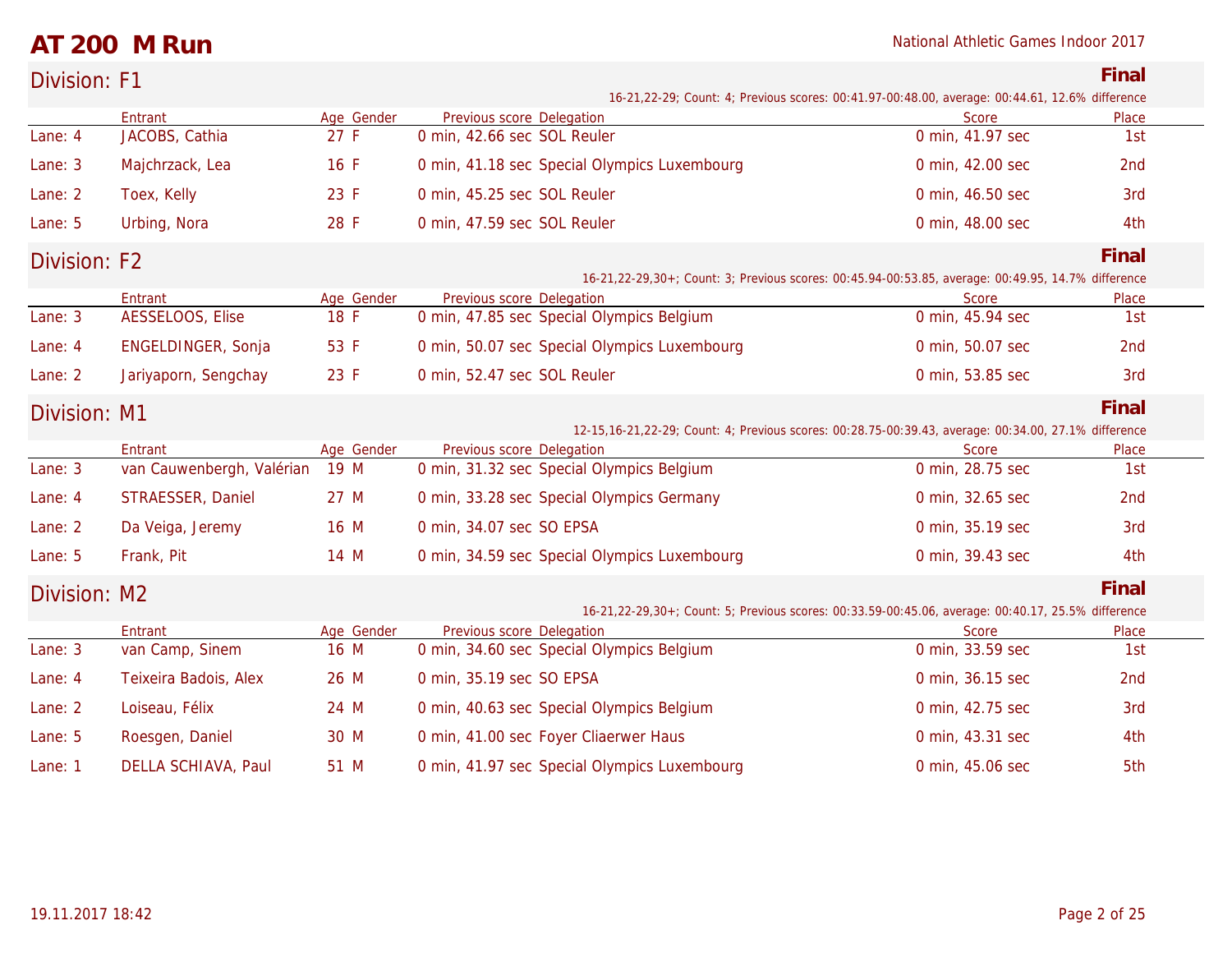### **AT 200 M Run** National Athletic Games Indoor 2017

| Division: M3  |                                |                    |                             |                                              |                                                                                                             | Final           |
|---------------|--------------------------------|--------------------|-----------------------------|----------------------------------------------|-------------------------------------------------------------------------------------------------------------|-----------------|
|               |                                |                    |                             |                                              | 30+; Count: 3; Previous scores: 00:40.13-00:44.84, average: 00:42.81, 10.5% difference                      |                 |
| Lane: 4       | Entrant<br>M'Bariko, Michael   | Age Gender<br>39 M | Previous score Delegation   | 0 min, 43.60 sec Special Olympics Belgium    | <b>Score</b><br>0 min, 40.13 sec                                                                            | Place<br>1st    |
| Lane: 3       | Scheckel, Claude               | 38 M               |                             | 0 min, 43.07 sec Special Olympics Luxembourg | 0 min, 43.47 sec                                                                                            | 2 <sub>nd</sub> |
| Lane: 2       | HOFFMANN, Aloyse               | 37 M               |                             | 0 min, 46.37 sec Special Olympics Luxembourg | 0 min, 44.84 sec                                                                                            | 3rd             |
| Division: MI1 |                                |                    |                             |                                              |                                                                                                             | Final           |
|               |                                |                    |                             |                                              | 30+; Males: 1, Females: 1; Count: 2; Previous scores: 01:01.25-01:07.78, average: 01:04.51, 9.6% difference |                 |
|               | Entrant                        | Age Gender         | Previous score Delegation   |                                              | Score                                                                                                       | Place           |
| Lane: 3       | Praus, Laurent                 | 42 M               | 1 min, 1.87 sec SOL Reuler  |                                              | 1 min, 1.25 sec                                                                                             | 1st             |
| Lane: 4       | LAMERS, Josette                | 45 F               |                             | 1 min, 9.31 sec Special Olympics Luxembourg  | 1 min, 7.78 sec                                                                                             | 2nd             |
| Division: F1  |                                |                    |                             |                                              |                                                                                                             | Preliminary     |
|               | Entrant                        | Age Gender         | Previous score Delegation   |                                              | 22-29,30+; Count: 4; Previous scores: 00:42.66-01:09.31, average: 00:52.40, 38.5% difference<br>Score       | Place           |
| Lane: 2       | JACOBS, Cathia                 | 27 F               | 0 min, 45.00 sec SOL Reuler |                                              | 0 min, 41.97 sec                                                                                            | 1st             |
| Lane: 3       | ENGELDINGER, Sonja             | 53 F               |                             | Special Olympics Luxembourg                  | 0 min, 50.07 sec                                                                                            | 2 <sub>nd</sub> |
| Lane: 4       | LAMERS, Josette                | 45 F               |                             | <b>Special Olympics Luxembourg</b>           | 1 min, 7.78 sec                                                                                             | 2nd             |
| Lane: 5       | Urbing, Nora                   | 28 F               | 0 min, 45.00 sec SOL Reuler |                                              | 0 min, 48.00 sec                                                                                            | 4th             |
| Division: F2  |                                |                    |                             |                                              |                                                                                                             | Preliminary     |
|               |                                |                    |                             |                                              | 16-21,22-29; Count: 4; Previous scores: 00:41.18-00:52.47, average: 00:46.68, 21.5% difference              |                 |
|               | Entrant                        | Age Gender         | Previous score Delegation   |                                              | <b>Score</b>                                                                                                | Place           |
| Lane: 2       | AESSELOOS, Elise               | 18 F               |                             | 0 min, 43.23 sec Special Olympics Belgium    | 0 min, 45.94 sec                                                                                            | 1st             |
| Lane: 4       | Majchrzack, Lea                | 16 F               |                             | <b>Special Olympics Luxembourg</b>           | 0 min, 42.00 sec                                                                                            | 2nd             |
| Lane: 3       | Jariyaporn, Sengchay           | 23 F               |                             | <b>SOL Reuler</b>                            | 0 min, 53.85 sec                                                                                            | 3rd             |
| Lane: 5       | Toex, Kelly                    | 23 F               | 0 min, 47.00 sec SOL Reuler |                                              | 0 min, 46.50 sec                                                                                            | 3rd             |
| Division: M1  |                                |                    |                             |                                              |                                                                                                             | Preliminary     |
|               | Entrant                        | Age Gender         | Previous score Delegation   |                                              | 12-15, 16-21; Count: 4; Previous scores: 00:31.32-00:34.60, average: 00:33.64, 9.5% difference<br>Score     | Place           |
| Lane: 2       | van Camp, Sinem                | 16 M               |                             | 0 min, 35.56 sec Special Olympics Belgium    | 0 min, 33.59 sec                                                                                            | 1st             |
| Lane: 4       | van Cauwenbergh, Valérian 19 M |                    |                             | 0 min, 29.56 sec Special Olympics Belgium    | 0 min, 28.75 sec                                                                                            | 1st             |
| Lane: 3       | Da Veiga, Jeremy               | 16 M               |                             | <b>SO EPSA</b>                               | 0 min, 35.19 sec                                                                                            | 3rd             |
| Lane: 5       | Frank, Pit                     | 14 M               |                             | 0 min, 40.00 sec Special Olympics Luxembourg | 0 min, 39.43 sec                                                                                            | 4th             |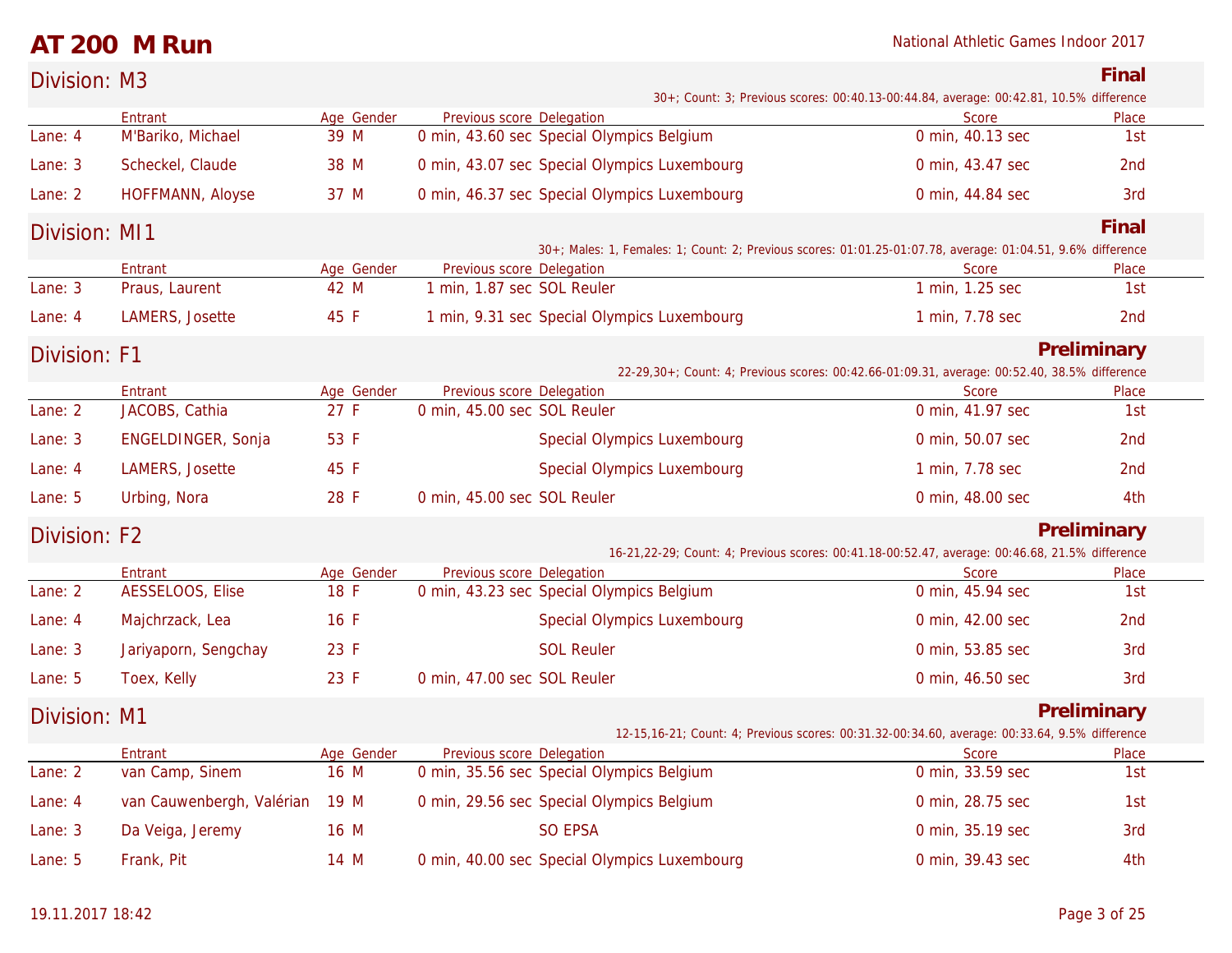|  | National Athletic Games Indoor 2017 |  |  |  |  |
|--|-------------------------------------|--|--|--|--|
|--|-------------------------------------|--|--|--|--|

|              | AT 200 M Run          |            |                                              | National Athletic Games Indoor 2017                                                          |                 |
|--------------|-----------------------|------------|----------------------------------------------|----------------------------------------------------------------------------------------------|-----------------|
| Division: M2 |                       |            |                                              | 22-29; Count: 2; Previous scores: 00:35.19-00:40.63, average: 00:37.91, 13.4% difference     | Preliminary     |
|              | Entrant               | Age Gender | Previous score Delegation                    | Score                                                                                        | Place           |
| Lane: 3      | Teixeira Badois, Alex | 26 M       | SO EPSA                                      | 0 min, 36.15 sec                                                                             | 2nd             |
| Lane: 2      | Loiseau, Félix        | 24 M       | 0 min, 50.00 sec Special Olympics Belgium    | 0 min, 42.75 sec                                                                             | 3rd             |
| Division: M3 |                       |            |                                              |                                                                                              | Preliminary     |
|              |                       |            |                                              | 22-29,30+; Count: 4; Previous scores: 00:33.28-00:46.37, average: 00:40.93, 28.2% difference |                 |
|              | Entrant               | Age Gender | Previous score Delegation                    | Score                                                                                        | Place           |
| Lane: 5      | Scheckel, Claude      | 38 M       | 0 min, 43.41 sec Special Olympics Luxembourg | 0 min, 43.47 sec                                                                             | 2nd             |
| Lane: 4      | STRAESSER, Daniel     | 27 M       | 0 min, 32.85 sec Special Olympics Germany    | 0 min, 32.65 sec                                                                             | 2 <sub>nd</sub> |
| Lane: 2      | HOFFMANN, Aloyse      | 37 M       | 0 min, 41.00 sec Special Olympics Luxembourg | 0 min, 44.84 sec                                                                             | 3rd             |
| Lane: 3      | Roesgen, Daniel       | 30 M       | Foyer Cliaerwer Haus                         | 0 min, 43.31 sec                                                                             | 4th             |
| Division: M4 |                       |            |                                              |                                                                                              | Preliminary     |
|              |                       |            |                                              | 30+; Count: 3; Previous scores: 00:41.97-01:01.87, average: 00:49.14, 32.2% difference       |                 |
|              | Entrant               | Age Gender | Previous score Delegation                    | Score                                                                                        | Place           |
| Lane: 2      | M'Bariko, Michael     | 39 M       | 0 min, 47.00 sec Special Olympics Belgium    | 0 min, 40.13 sec                                                                             | 1st             |
| Lane: 3      | Praus, Laurent        | 42 M       | <b>SOL Reuler</b>                            | 1 min, 1.25 sec                                                                              | 1st             |
| Lane: $5$    | DELLA SCHIAVA, Paul   | 51 M       | 0 min, 50.71 sec Special Olympics Luxembourg | 0 min, 45.06 sec                                                                             | 5th             |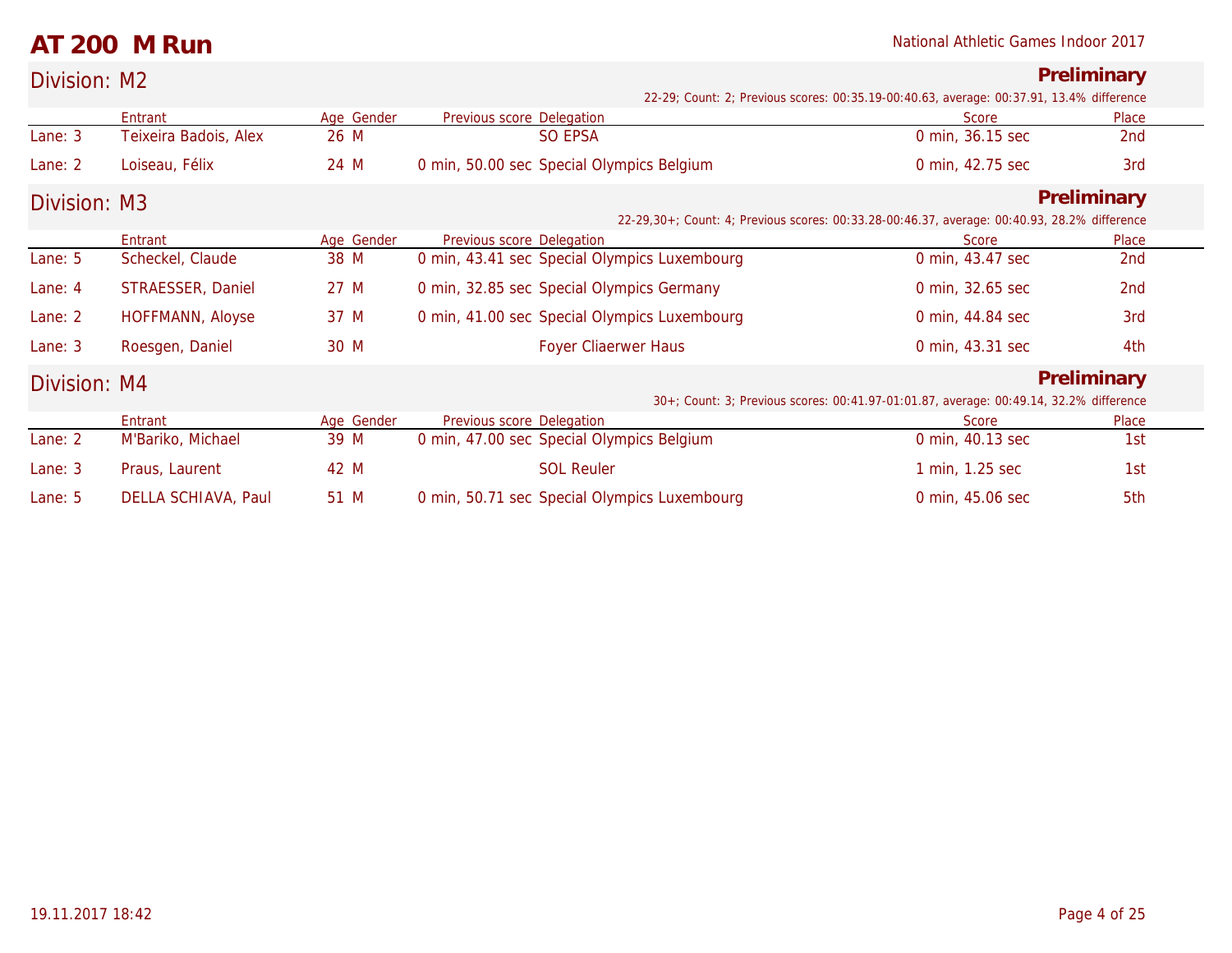### **AT 30 M Non-Motorized Wheelchair Slalom** National Athletic Games Indoor 2017

| Division: 1 |              |            |                                           |                  | Final<br>22-29; Count: 1       |
|-------------|--------------|------------|-------------------------------------------|------------------|--------------------------------|
|             | Entrant      | Age Gender | Previous score Delegation                 | Score            | Place                          |
| Lane: 3     | BAEHR, Laura | 25 F       | 0 min, 36.10 sec Special Olympics Germany | 0 min, 43.60 sec | 1st                            |
| Division: 1 |              |            |                                           |                  | Preliminary<br>22-29; Count: 1 |
|             | Entrant      | Age Gender | Previous score Delegation                 | Score            | Place                          |
| Lane: 3     | BAEHR, Laura | 25 F       | <b>Special Olympics Germany</b>           | 0 min, 43.60 sec | 1st                            |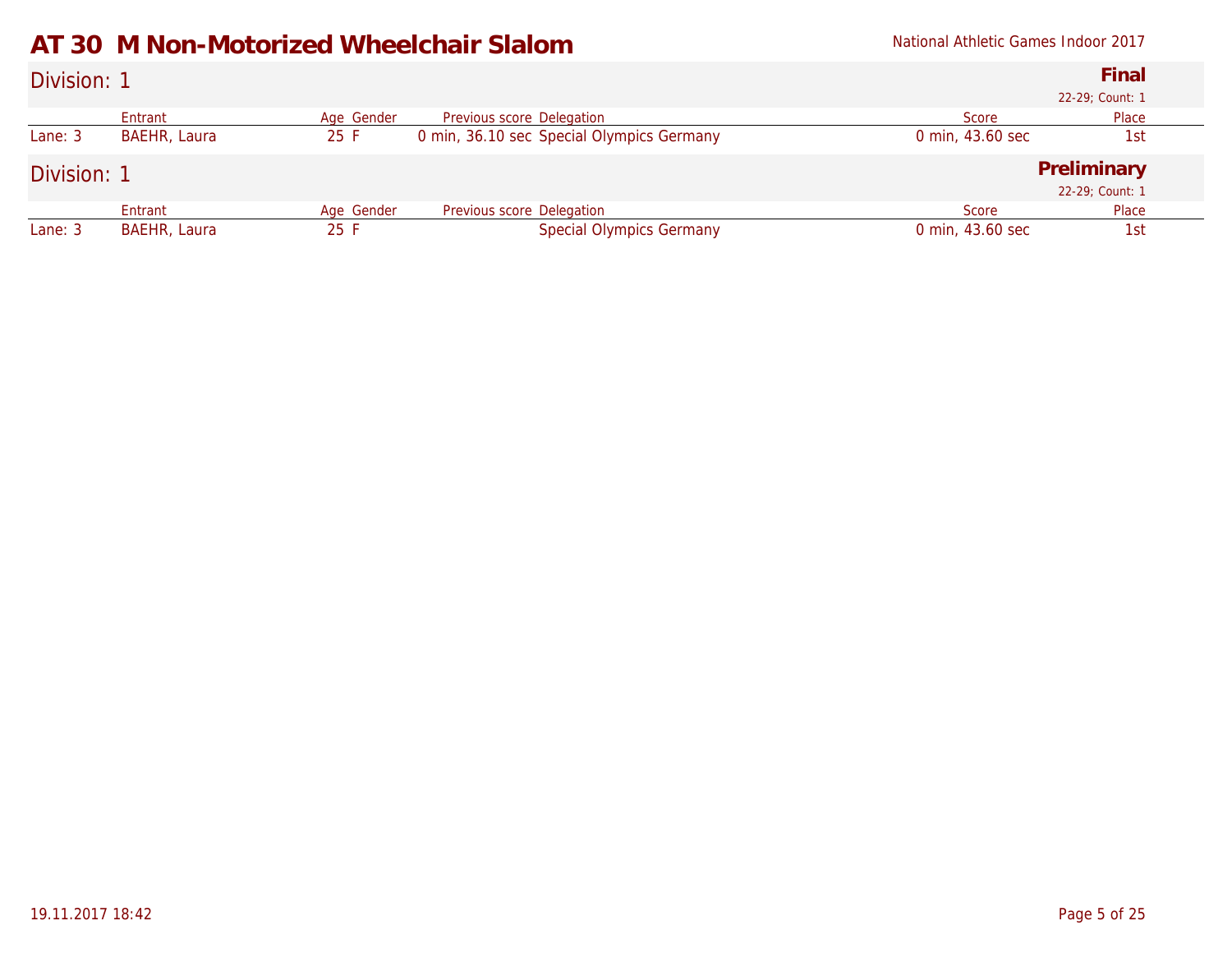### **AT 30 M Run** National Athletic Games Indoor 2017

| Division: 1 |                        |            |                           |                                                                                                                      |                                                                                              | Final            |
|-------------|------------------------|------------|---------------------------|----------------------------------------------------------------------------------------------------------------------|----------------------------------------------------------------------------------------------|------------------|
|             |                        |            |                           | 12-15,22-29; Males: 1, Females: 2; Count: 3; Previous scores: 00:07.50-00:27.25, average: 00:14.38, 72.5% difference |                                                                                              |                  |
|             | Entrant                | Age Gender | Previous score Delegation |                                                                                                                      | Score                                                                                        | Place            |
| Lane: 3     | Schambourg, Caroline   | 22 F       | 0 min, 7.31 sec SO EPSA   |                                                                                                                      | 0 min, 7.50 sec                                                                              | 1st              |
| Lane: $4$   | Heiderscheid, Claudine | 27 F       |                           | 0 min, 9.40 sec Special Olympics Luxembourg                                                                          | 0 min, 8.40 sec                                                                              | 2 <sub>nd</sub>  |
|             | Mariani, Kyan          | 15 M       |                           | <b>Special Olympics Luxembourg</b>                                                                                   | 0 min, 27.25 sec                                                                             | 3rd              |
| Division: 2 |                        |            |                           |                                                                                                                      |                                                                                              | Final            |
|             |                        |            |                           |                                                                                                                      |                                                                                              | $30+$ ; Count: 1 |
|             | Entrant                | Age Gender | Previous score Delegation |                                                                                                                      | Score                                                                                        | Place            |
| Lane: $5$   | KOCH, Claudine         | 44 F       |                           | 0 min, 13.91 sec Special Olympics Luxembourg                                                                         | 0 min, 11.72 sec                                                                             | 1st              |
| Division: 1 |                        |            |                           |                                                                                                                      |                                                                                              | Preliminary      |
|             |                        |            |                           |                                                                                                                      | 22-29,30+; Count: 3; Previous scores: 00:07.31-00:13.91, average: 00:10.20, 47.4% difference |                  |
|             | Entrant                | Age Gender | Previous score Delegation |                                                                                                                      | Score                                                                                        | Place            |
| Lane: 2     | KOCH, Claudine         | 44 F       |                           | <b>Special Olympics Luxembourg</b>                                                                                   | 0 min, 11.72 sec                                                                             | 1st              |
| Lane: 5     | Schambourg, Caroline   | 22 F       |                           | <b>SO EPSA</b>                                                                                                       | 0 min, 7.50 sec                                                                              | 1st              |
| Lane: $4$   | Heiderscheid, Claudine | 27 F       |                           | Special Olympics Luxembourg                                                                                          | 0 min, 8.40 sec                                                                              | 2nd              |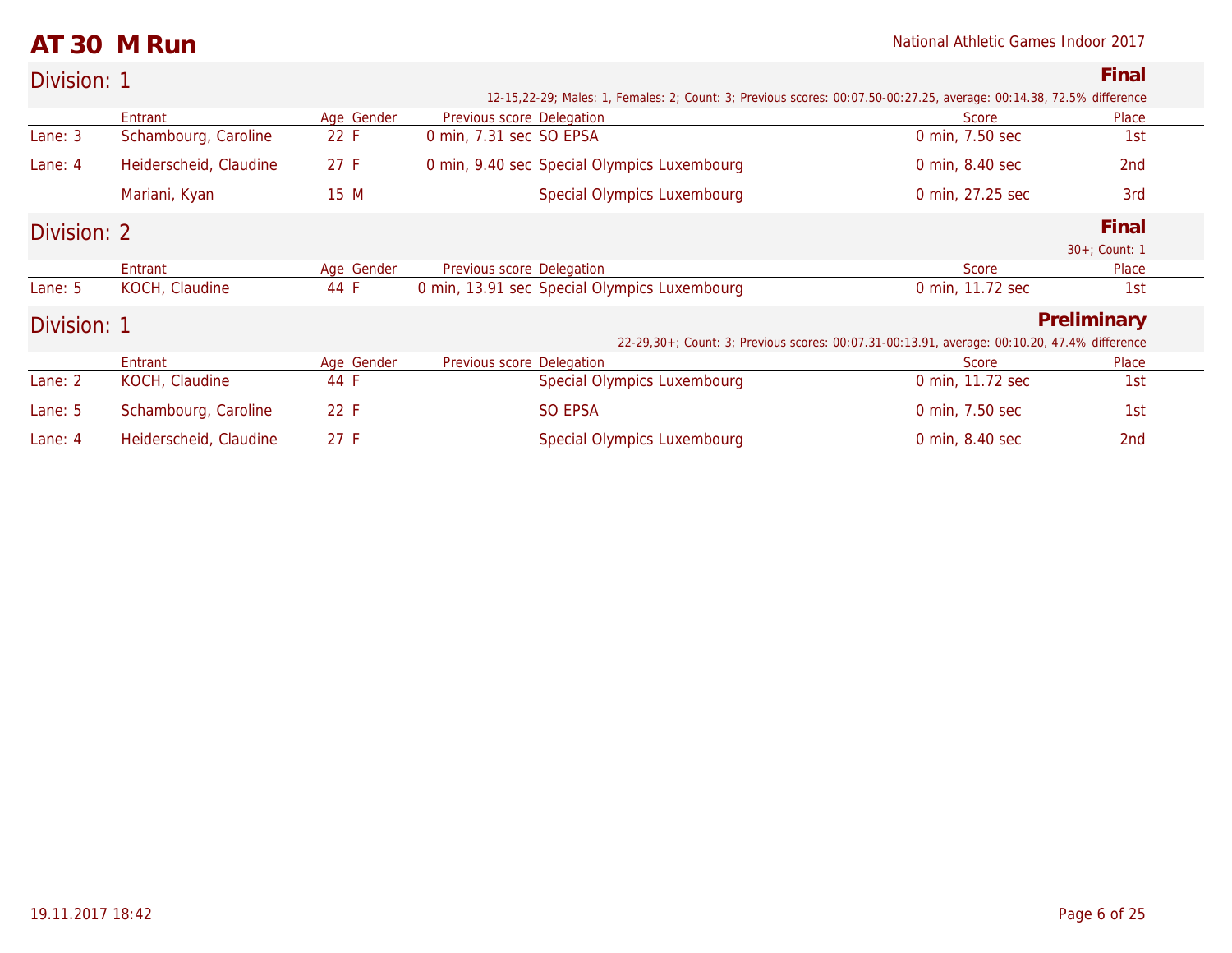**National Athletic Games Indoor 2017** 

| AT 400 M Run |  |
|--------------|--|
|--------------|--|

| Division: F1 |                            |                    |                                                                                                      |                           | Final           |
|--------------|----------------------------|--------------------|------------------------------------------------------------------------------------------------------|---------------------------|-----------------|
|              |                            |                    | 16-21, 22-29; Count: 2; Previous scores: 01:51.91-02:09.12, average: 02:00.51, 13.3% difference      |                           |                 |
|              | Entrant                    | Age Gender         | Previous score Delegation                                                                            | Score                     | Place           |
|              | AESSELOOS, Elise           | 18 F               | 1 min, 51.85 sec Special Olympics Belgium                                                            | 1 min, 51.91 sec          | 1st             |
|              | Urbing, Nora               | 28 F               | 2 min, 11.97 sec SOL Reuler                                                                          | 2 min, 9.12 sec           | 2nd             |
| Division: M1 |                            |                    | 16-21, 22-29, 30+; Count: 4; Previous scores: 01:32.47-01:56.16, average: 01:48.28, 20.4% difference |                           | Final           |
|              | Entrant                    | Age Gender         | Previous score Delegation                                                                            | <b>Score</b>              | Place           |
|              | van Camp, Sinem            | 16 M               | 1 min, 32.94 sec Special Olympics Belgium                                                            | 1 min, 32.47 sec          | 1st             |
|              | Alfonsa, Alessandro        | 22 M               | 1 min, 43.93 sec Special Olympics Belgium                                                            | 1 min, 48.68 sec          | 2nd             |
|              | HOFFMANN, Aloyse           | 37 M               | 1 min, 54.37 sec Special Olympics Luxembourg                                                         | 1 min, 55.81 sec          | 3rd             |
|              | Scheckel, Claude           | 38 M               | 1 min, 54.59 sec Special Olympics Luxembourg                                                         | 1 min, 56.16 sec          | 4th             |
| Division: M2 |                            |                    |                                                                                                      |                           | Final           |
|              |                            |                    | 12-15,16-21,22-29; Count: 4; Previous scores: 01:18.91-01:33.62, average: 01:25.86, 15.7% difference |                           |                 |
|              | Entrant<br>Schiltz, Marc   | Age Gender<br>20 M | Previous score Delegation<br>1 min, 26.59 sec SOL Reuler                                             | Score<br>1 min, 18.91 sec | Place<br>1st    |
|              |                            |                    |                                                                                                      |                           |                 |
|              | STRAESSER, Daniel          | 27 M               | 1 min, 25.78 sec Special Olympics Germany                                                            | 1 min, 19.60 sec          | 2 <sub>nd</sub> |
|              | Frank, Pit                 | 14 M               | 1 min, 32.32 sec Special Olympics Luxembourg                                                         | 1 min, 31.31 sec          | 3rd             |
|              | Scheins, Thomas            | 29 M               | 1 min, 25.85 sec Special Olympics Belgium                                                            | 1 min, 33.62 sec          | 4th             |
| Division: M3 |                            |                    |                                                                                                      |                           | Final           |
|              |                            |                    | 16-21,22-29,30+; Count: 3; Previous scores: 01:02.75-01:22.28, average: 01:13.33, 23.7% difference   |                           |                 |
|              | Entrant<br>SCHROEDER, Eike | Age Gender<br>24 M | Previous score Delegation<br>1 min, 1.69 sec SO EPSA                                                 | Score<br>1 min, 2.75 sec  | Place<br>1st    |
|              |                            |                    |                                                                                                      |                           |                 |
|              | van Cauwenbergh, Valérian  | 19 M               | 1 min, 24.31 sec Special Olympics Belgium                                                            | 1 min, 14.97 sec          | 2nd             |
|              | Zarotti, Francesco         | 34 M               | 1 min, 24.00 sec Special Olympics Luxembourg                                                         | 1 min, 22.28 sec          | 3rd             |
| Division: F1 |                            |                    | 16-21, 22-29; Count: 2; Previous scores: 01:51.85-02:11.97, average: 02:01.91, 15.2% difference      |                           | Preliminary     |
|              | Entrant                    | Age Gender         | Previous score Delegation                                                                            | Score                     | Place           |
| Lane: 4      | AESSELOOS, Elise           | 18 F               | 1 min, 43.03 sec Special Olympics Belgium                                                            | 1 min, 51.91 sec          | 1st             |
| Lane: 3      | Urbing, Nora               | 28 F               | 1 min, 40.00 sec SOL Reuler                                                                          | 2 min, 9.12 sec           | 2 <sub>nd</sub> |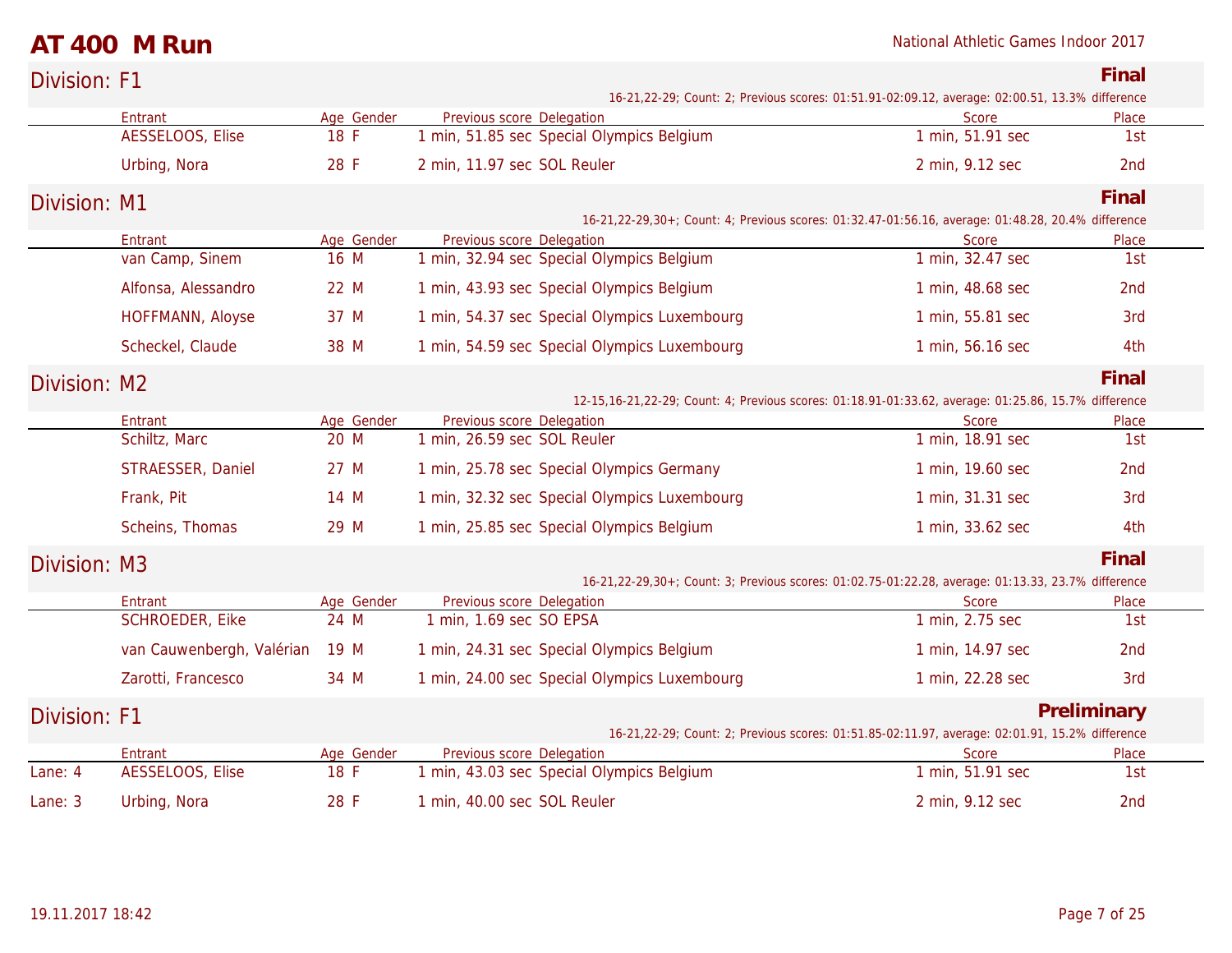### **AT 400 M Run** National Athletic Games Indoor 2017

| Division: M1 |                           |            |                             |                                              |                                                                                                   | Preliminary     |  |
|--------------|---------------------------|------------|-----------------------------|----------------------------------------------|---------------------------------------------------------------------------------------------------|-----------------|--|
|              |                           |            |                             |                                              | 16-21,22-29; Count: 3; Previous scores: 01:25.85-01:43.93, average: 01:34.24, 17.4% difference    |                 |  |
|              | Entrant                   | Age Gender | Previous score Delegation   |                                              | Score                                                                                             | Place           |  |
| Lane: 4      | van Camp, Sinem           | 16 M       |                             | 1 min, 24.75 sec Special Olympics Belgium    | 1 min, 32.47 sec                                                                                  | 1st             |  |
| Lane: 5      | Alfonsa, Alessandro       | 22 M       |                             | 1 min, 55.00 sec Special Olympics Belgium    | 1 min, 48.68 sec                                                                                  | 2 <sub>nd</sub> |  |
| Lane: 2      | Scheins, Thomas           | 29 M       |                             | 1 min, 35.00 sec Special Olympics Belgium    | 1 min, 33.62 sec                                                                                  | 4th             |  |
| Division: M2 |                           |            |                             |                                              |                                                                                                   | Preliminary     |  |
|              |                           |            |                             |                                              | 16-21, 22-29; Count: 2; Previous scores: 01: 24.31-01: 25.78, average: 01: 25.04, 1.7% difference |                 |  |
|              | Entrant                   | Age Gender | Previous score Delegation   |                                              | Score                                                                                             | Place           |  |
| Lane: 4      | STRAESSER, Daniel         | 27 M       |                             | min, 11.00 sec Special Olympics Germany      | 1 min, 19.60 sec                                                                                  | 2nd             |  |
| Lane: 3      | van Cauwenbergh, Valérian | 19 M       |                             | 1 min, 8.70 sec Special Olympics Belgium     | 1 min, 14.97 sec                                                                                  | 2nd             |  |
| Division: M3 | Preliminary               |            |                             |                                              |                                                                                                   |                 |  |
|              |                           |            |                             |                                              | 22-29,30+; Count: 4; Previous scores: 01:01.69-01:54.59, average: 01:33.66, 46.2% difference      |                 |  |
|              | Entrant                   | Age Gender | Previous score Delegation   |                                              | Score                                                                                             | Place           |  |
| Lane: 3      | SCHROEDER, Eike           | 24 M       | 1 min, 5.44 sec SO EPSA     |                                              | 1 min, 2.75 sec                                                                                   | 1st             |  |
| Lane: 5      | HOFFMANN, Aloyse          | 37 M       |                             | 1 min, 47.00 sec Special Olympics Luxembourg | 1 min, 55.81 sec                                                                                  | 3rd             |  |
| Lane: 2      | Zarotti, Francesco        | 34 M       |                             | 1 min, 20.00 sec Special Olympics Luxembourg | 1 min, 22.28 sec                                                                                  | 3rd             |  |
| Lane: 4      | Scheckel, Claude          | 38 M       |                             | 1 min, 20.00 sec Special Olympics Luxembourg | 1 min, 56.16 sec                                                                                  | 4th             |  |
| Division: M4 |                           |            |                             |                                              |                                                                                                   | Preliminary     |  |
|              |                           |            |                             |                                              | 12-15,16-21; Count: 2; Previous scores: 01:26.59-01:32.32, average: 01:29.45, 6.2% difference     |                 |  |
|              | Entrant                   | Age Gender | Previous score Delegation   |                                              | Score                                                                                             | Place           |  |
| Lane: 3      | Schiltz, Marc             | 20 M       | 1 min, 12.00 sec SOL Reuler |                                              | 1 min, 18.91 sec                                                                                  | 1st             |  |
| Lane: 4      | Frank, Pit                | 14 M       |                             | 1 min, 20.00 sec Special Olympics Luxembourg | 1 min, 31.31 sec                                                                                  | 3rd             |  |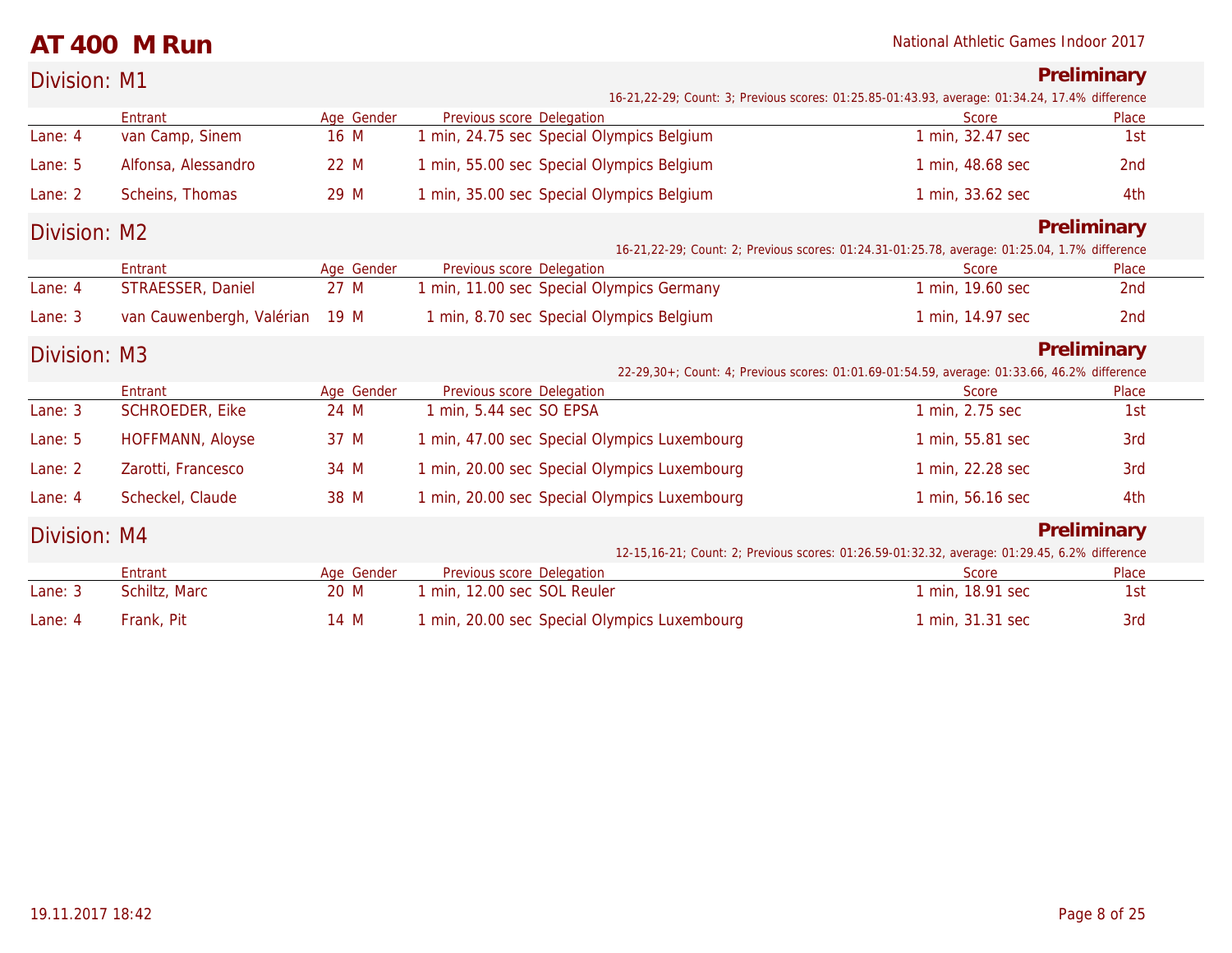# **AT 4X200 M Relay** National Athletic Games Indoor 2017

| Division: 1 |                           |            |                                                                                                                                                        |                  | Final |
|-------------|---------------------------|------------|--------------------------------------------------------------------------------------------------------------------------------------------------------|------------------|-------|
|             | Entrant                   | Age Gender | 8-15,16-21,22+; Males: 15, Females: 5; Count: 20; Previous scores: 02:33.90-03:19.09, average: 02:44.80, 22.7% difference<br>Previous score Delegation | <b>Score</b>     | Place |
|             | AESSELOOS, Elise          | 18 F       | <b>Special Olympics Belgium</b>                                                                                                                        | 2 min, 33.90 sec | 1st   |
|             | Desquay, Jonas            | 24 M       | 't Vosje Belgique                                                                                                                                      | 2 min, 33.90 sec | 1st   |
|             | van Camp, Sinem           | 16 M       | <b>Special Olympics Belgium</b>                                                                                                                        | 2 min, 33.90 sec | 1st   |
|             | van Cauwenbergh, Valérian | 19 M       | <b>Special Olympics Belgium</b>                                                                                                                        | 2 min, 33.90 sec | 1st   |
|             | Da Veiga, Jeremy          | 16 M       | SO EPSA                                                                                                                                                | 2 min, 34.06 sec | 2nd   |
|             | DELLA SCHIAVA, Paul       | 51 M       | Special Olympics Luxembourg                                                                                                                            | 2 min, 34.06 sec | 2nd   |
|             | SCHROEDER, Eike           | 24 M       | <b>SO EPSA</b>                                                                                                                                         | 2 min, 34.06 sec | 2nd   |
|             | Teixeira Badois, Alex     | 26 M       | <b>SO EPSA</b>                                                                                                                                         | 2 min, 34.06 sec | 2nd   |
|             | Frank, Pit                | 14 M       | Special Olympics Luxembourg                                                                                                                            | 2 min, 37.07 sec | 3rd   |
|             | Majchrzack, Lea           | 16F        | Special Olympics Luxembourg                                                                                                                            | 2 min, 37.07 sec | 3rd   |
|             | Schmit, Christian         | 23 M       | Special Olympics Luxembourg                                                                                                                            | 2 min, 37.07 sec | 3rd   |
|             | Zarotti, Francesco        | 34 M       | <b>Special Olympics Luxembourg</b>                                                                                                                     | 2 min, 37.07 sec | 3rd   |
|             | JACOBS, Cathia            | 27 F       | <b>SOL Reuler</b>                                                                                                                                      | 2 min, 39.91 sec | 4th   |
|             | KONTZ, Ronny              | 26 M       | <b>SOL Reuler</b>                                                                                                                                      | 2 min, 39.91 sec | 4th   |
|             | Roesgen, Daniel           | 30 M       | <b>Foyer Cliaerwer Haus</b>                                                                                                                            | 2 min, 39.91 sec | 4th   |
|             | Schiltz, Marc             | 20 M       | <b>SOL Reuler</b>                                                                                                                                      | 2 min, 39.91 sec | 4th   |
|             | ENGELDINGER, Sonja        | 53 F       | Special Olympics Luxembourg                                                                                                                            | 3 min, 19.09 sec | 5th   |
|             | HOFFMANN, Aloyse          | 37 M       | Special Olympics Luxembourg                                                                                                                            | 3 min, 19.09 sec | 5th   |
|             | Scheckel, Claude          | 38 M       | <b>Special Olympics Luxembourg</b>                                                                                                                     | 3 min, 19.09 sec | 5th   |
|             | Urbing, Nora              | 28 F       | <b>SOL Reuler</b>                                                                                                                                      | 3 min, 19.09 sec | 5th   |
|             |                           |            |                                                                                                                                                        |                  |       |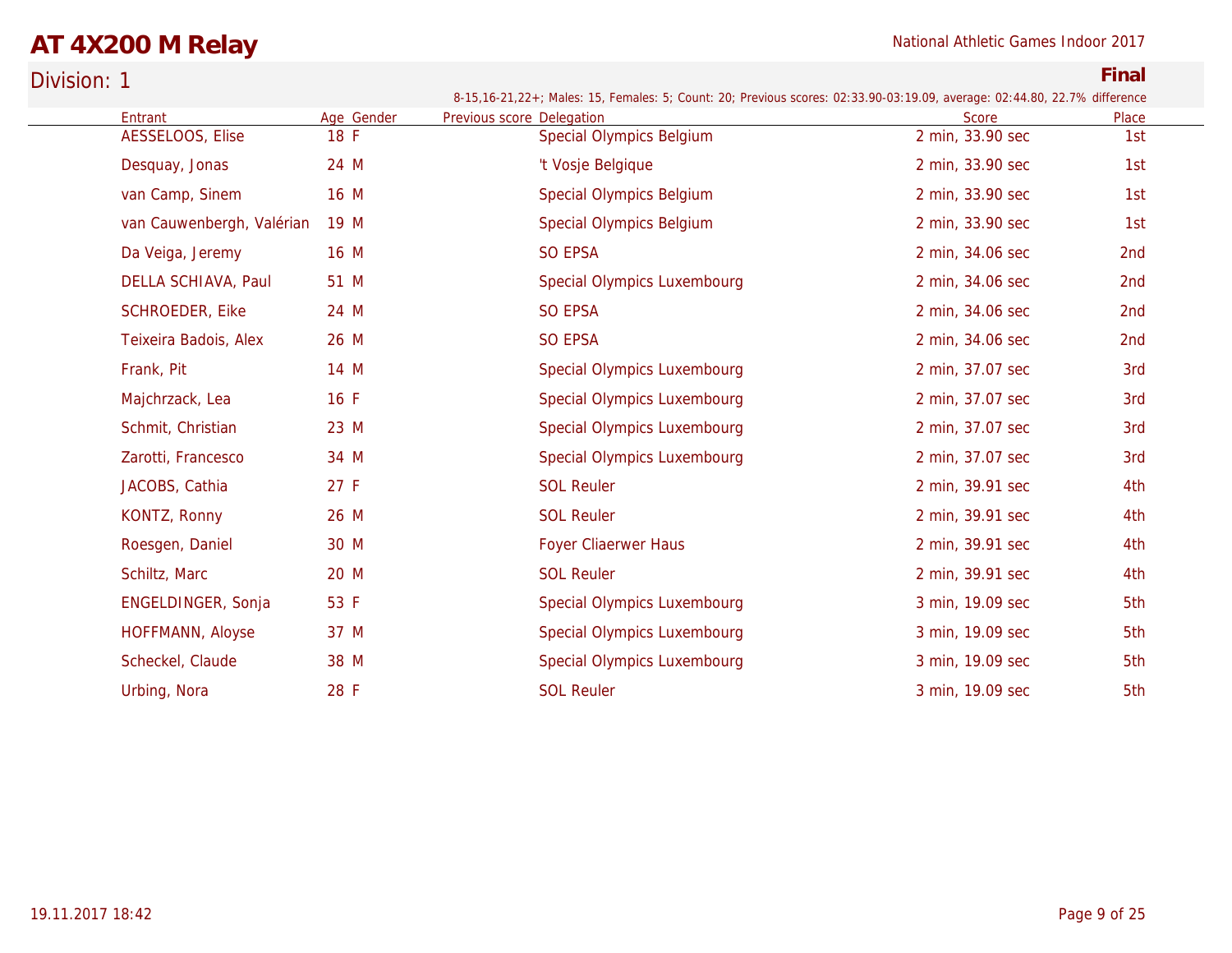# **AT 4X60 M Relay** National Athletic Games Indoor 2017

| Division: 1 |                          |            |                                                                                                                     |                  | Final |
|-------------|--------------------------|------------|---------------------------------------------------------------------------------------------------------------------|------------------|-------|
|             |                          |            | 16-21,22+; Males: 8, Females: 8; Count: 16; Previous scores: 00:41.81-01:13.19, average: 00:53.36, 42.9% difference |                  |       |
|             | Entrant                  | Age Gender | Previous score Delegation                                                                                           | Score            | Place |
| Lane: 6     | Clerens, Jos             | 44 M       | 't Vosje Belgique                                                                                                   | 0 min, 41.81 sec | 1st   |
| Lane: 6     | <b>DESCHUYTTER, Bert</b> | 23 M       | 't Vosje Belgique                                                                                                   | 0 min, 41.81 sec | 1st   |
| Lane: 6     | Vanderveken, Esmee       | 20 F       | 't Vosje Belgique                                                                                                   | 0 min, 41.81 sec | 1st   |
| Lane: 6     | VANGINDERTAELEN, Andy    | 39 M       | 't Vosje Belgique                                                                                                   | 0 min, 41.81 sec | 1st   |
| Lane: 4     | Colet, Aline             | 40 F       | Special Olympics Belgium                                                                                            | 0 min, 46.47 sec | 2nd   |
| Lane: 4     | Haoud, Mehdi             | 30 M       | Special Olympics Belgium                                                                                            | 0 min, 46.47 sec | 2nd   |
| Lane: 4     | Pocholle, Christopher    | 29 M       | Special Olympics Belgium                                                                                            | 0 min, 46.47 sec | 2nd   |
| Lane: 4     | Serra, David             | 40 M       | Special Olympics Belgium                                                                                            | 0 min, 46.47 sec | 2nd   |
| Lane: 3     | CLOSTER, Pascal          | 37 M       | <b>Foyer Cliaerwer Haus</b>                                                                                         | 0 min, 51.97 sec | 3rd   |
| Lane: 3     | Doffing, Sheila          | 22 F       | Foyer Cliaerwer Haus                                                                                                | 0 min, 51.97 sec | 3rd   |
| Lane: 3     | Schambourg, Caroline     | 22 F       | SO EPSA                                                                                                             | 0 min, 51.97 sec | 3rd   |
| Lane: 3     | Toex, Kelly              | 23 F       | <b>SOL Reuler</b>                                                                                                   | 0 min, 51.97 sec | 3rd   |
| Lane: 1     | de MOURA, Fatima         | 50 F       | <b>SOL Reuler</b>                                                                                                   | 1 min, 13.19 sec | 4th   |
| Lane: 1     | Jariyaporn, Sengchay     | 23 F       | <b>SOL Reuler</b>                                                                                                   | 1 min, 13.19 sec | 4th   |
| Lane: 1     | Praus, Laurent           | 42 M       | <b>SOL Reuler</b>                                                                                                   | 1 min, 13.19 sec | 4th   |
| Lane: 1     | <b>SCHANCK, Mandy</b>    | 27 F       | <b>SOL Reuler</b>                                                                                                   | 1 min, 13.19 sec | 4th   |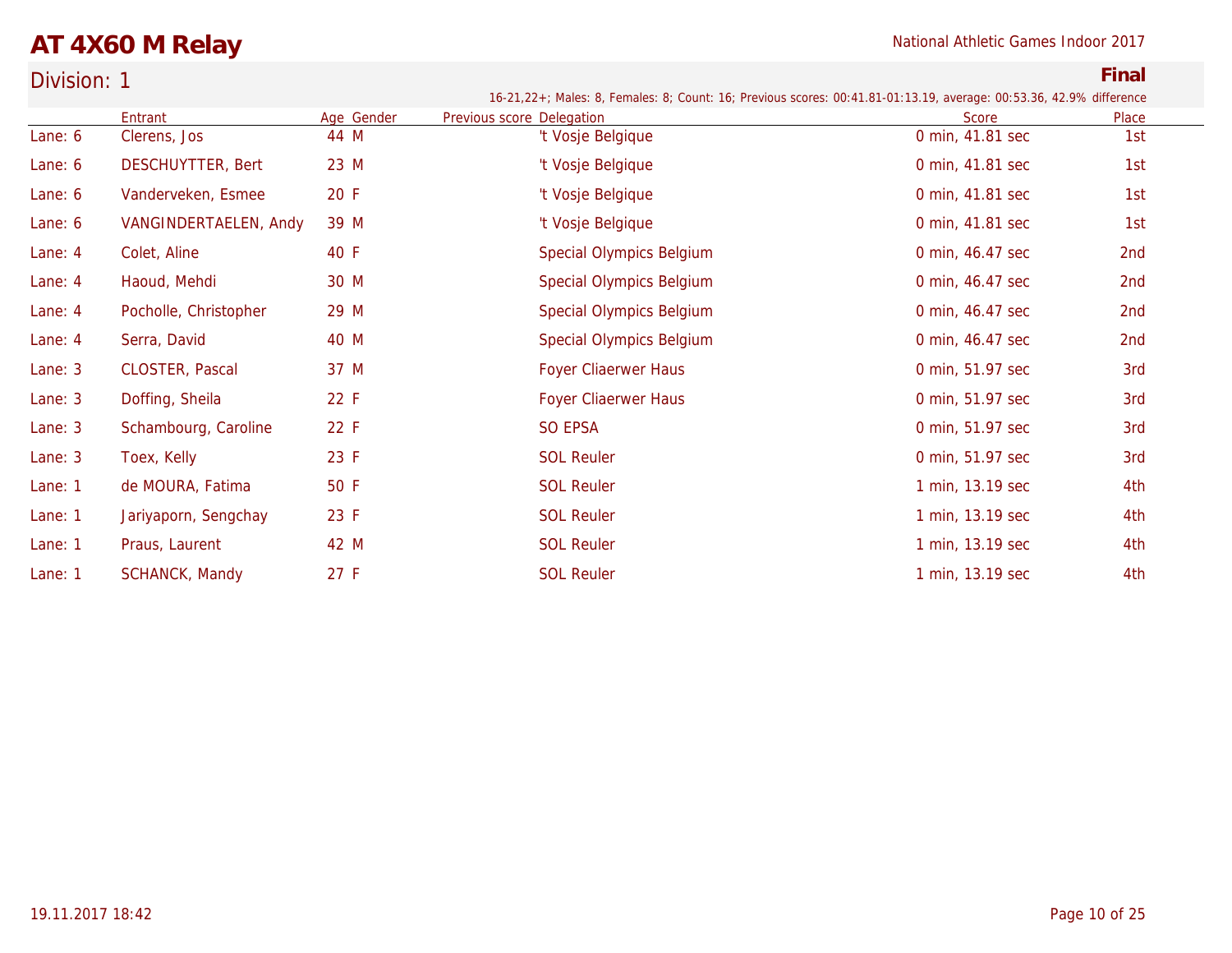### **AT 60 M Run Adv** National Athletic Games Indoor 2017

| Division: F1 |                                     |                    |                                                                                                          |                                                                                              | Final        |  |
|--------------|-------------------------------------|--------------------|----------------------------------------------------------------------------------------------------------|----------------------------------------------------------------------------------------------|--------------|--|
|              |                                     |                    | 12-15, 16-21, 22-29; Count: 4; Previous scores: 00:09.79-00:11.56, average: 00:10.76, 15.3% difference   |                                                                                              |              |  |
| Lane: 3      | Entrant<br>Keilen, Anna             | Age Gender<br>14 F | Previous score Delegation<br>0 min, 10.82 sec Solo Team Keilen                                           | Score<br>0 min, 9.79 sec                                                                     | Place<br>1st |  |
|              |                                     |                    |                                                                                                          |                                                                                              |              |  |
| Lane: 4      | Vanderveken, Esmee                  | 20 F               | 0 min, 11.94 sec 't Vosje Belgique                                                                       | 0 min, 10.47 sec                                                                             | 2nd          |  |
| Lane: 5      | JACOBS, Cathia                      | 27 F               | 0 min, 14.32 sec SOL Reuler                                                                              | 0 min, 11.25 sec                                                                             | 3rd          |  |
| Lane: 2      | Toex, Kelly                         | 23 F               | 0 min, 14.26 sec SOL Reuler                                                                              | 0 min, 11.56 sec                                                                             | 4th          |  |
| Division: F2 |                                     |                    |                                                                                                          | 22-29,30+; Count: 3; Previous scores: 00:11.56-00:17.94, average: 00:14.42, 35.6% difference | Final        |  |
|              | Entrant                             | Age Gender         | Previous score Delegation                                                                                | Score                                                                                        | Place        |  |
| Lane: 3      | Tasiaux, Morgane                    | 22 F               | 0 min, 14.74 sec Special Olympics Belgium                                                                | 0 min, 11.56 sec                                                                             | 1st          |  |
| Lane: 4      | ENGELDINGER, Sonja                  | 53 F               | 0 min, 15.02 sec Special Olympics Luxembourg                                                             | 0 min, 13.78 sec                                                                             | 2nd          |  |
| Lane: 2      | LAMERS, Josette                     | 45 F               | 0 min, 18.40 sec Special Olympics Luxembourg                                                             | 0 min, 17.94 sec                                                                             | 3rd          |  |
| Division: M1 |                                     |                    |                                                                                                          |                                                                                              | Final        |  |
|              |                                     |                    | 12-15, 16-21, 22-29, 30+; Count: 5; Previous scores: 00:08.79-00:09.66, average: 00:07.46, 9% difference |                                                                                              |              |  |
| Lane: 3      | Entrant<br><b>DESCHUYTTER, Bert</b> | Age Gender<br>23 M | Previous score Delegation<br>0 min, 9.13 sec 't Vosje Belgique                                           | <b>Score</b><br>0 min, 8.79 sec                                                              | Place<br>1st |  |
|              |                                     |                    |                                                                                                          |                                                                                              |              |  |
| Lane: 4      | Teixeira Badois, Alex               | 26 M               | 0 min, 9.25 sec SO EPSA                                                                                  | 0 min, 9.32 sec                                                                              | 2nd          |  |
| Lane: 2      | Da Veiga, Jeremy                    | 16 M               | 0 min, 9.31 sec SO EPSA                                                                                  | 0 min, 9.53 sec                                                                              | 3rd          |  |
| Lane: 5      | VANGINDERTAELEN, Andy               | 39 M               | 0 min, 9.47 sec 't Vosje Belgique                                                                        | 0 min, 9.66 sec                                                                              | 4th          |  |
| Lane: 6      | Ney, Timo                           | 13 M               | <b>Special Olympics Luxembourg</b>                                                                       | 0 min, 0.00 sec                                                                              |              |  |
| Division: M2 |                                     |                    |                                                                                                          |                                                                                              | Final        |  |
|              |                                     |                    |                                                                                                          | 22-29,30+; Count: 3; Previous scores: 00:10.13-00:11.72, average: 00:10.95, 13.6% difference |              |  |
|              | Entrant                             | Age Gender         | Previous score Delegation                                                                                | Score                                                                                        | Place        |  |
| Lane: 3      | Desquay, Jonas                      | 24 M               | 0 min, 9.82 sec 't Vosje Belgique                                                                        | 0 min, 10.13 sec                                                                             | 1st          |  |
| Lane: 2      | Clerens, Jos                        | 44 M               | 0 min, 12.22 sec 't Vosje Belgique                                                                       | 0 min, 11.72 sec                                                                             | 2nd          |  |
| Lane: 4      | Alfonsa, Alessandro                 | 22 M               | 0 min, 11.65 sec Special Olympics Belgium                                                                | 0 min, 11.00 sec                                                                             | DQ-LI        |  |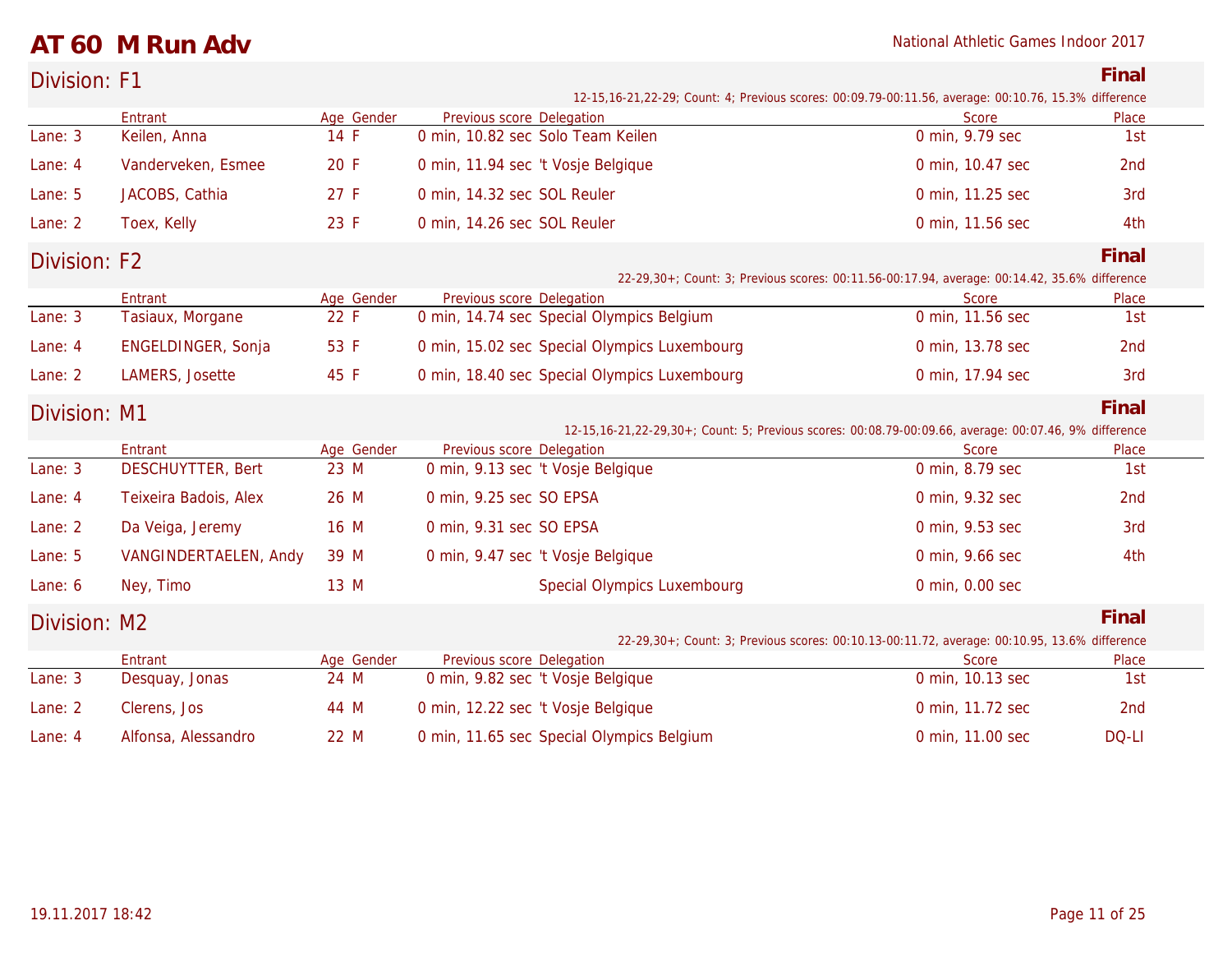### **AT 60 M Run Adv** National Athletic Games Indoor 2017

| Division: F1 |                               |                    |                                                                 |                                           |                                                                                                      | Preliminary     |
|--------------|-------------------------------|--------------------|-----------------------------------------------------------------|-------------------------------------------|------------------------------------------------------------------------------------------------------|-----------------|
|              |                               |                    |                                                                 |                                           | 22-29,30+; Count: 3; Previous scores: 00:14.32-00:18.40, average: 00:15.91, 22.2% difference         |                 |
| Lane: 3      | Entrant<br>ENGELDINGER, Sonja | Age Gender<br>53 F | Previous score Delegation                                       | <b>Special Olympics Luxembourg</b>        | Score<br>0 min, 13.78 sec                                                                            | Place<br>2nd    |
| Lane: 4      | JACOBS, Cathia                | 27 F               |                                                                 | <b>SOL Reuler</b>                         | 0 min, 11.25 sec                                                                                     | 3rd             |
| Lane: 2      | LAMERS, Josette               | 45 F               |                                                                 | Special Olympics Luxembourg               | 0 min, 17.94 sec                                                                                     | 3rd             |
| Division: F2 |                               |                    |                                                                 |                                           | 12-15,16-21,22-29; Count: 4; Previous scores: 00:10.82-00:14.74, average: 00:12.94, 26.6% difference | Preliminary     |
|              | Entrant                       | Age Gender         | Previous score Delegation                                       |                                           | Score                                                                                                | Place           |
| Lane: 4      | Keilen, Anna                  | 14 F               |                                                                 | 0 min, 9.50 sec Solo Team Keilen          | 0 min, 9.79 sec                                                                                      | 1st             |
| Lane: 5      | Tasiaux, Morgane              | 22 F               |                                                                 | 0 min, 14.00 sec Special Olympics Belgium | 0 min, 11.56 sec                                                                                     | 1st             |
| Lane: 3      | Vanderveken, Esmee            | 20 F               |                                                                 | 0 min, 9.00 sec 't Vosje Belgique         | 0 min, 10.47 sec                                                                                     | 2nd             |
| Lane: 2      | Toex, Kelly                   | 23 F               | 0 min, 12.00 sec SOL Reuler                                     |                                           | 0 min, 11.56 sec                                                                                     | 4th             |
| Division: M1 |                               |                    |                                                                 |                                           |                                                                                                      | Preliminary     |
|              |                               |                    |                                                                 |                                           | 22-29,30+; Count: 3; Previous scores: 00:09.25-00:12.22, average: 00:10.31, 24.3% difference         |                 |
| Lane: 2      | Entrant<br>Clerens, Jos       | Age Gender<br>44 M | Previous score Delegation<br>0 min, 10.20 sec 't Vosje Belgique |                                           | Score<br>0 min, 11.72 sec                                                                            | Place<br>2nd    |
| Lane: 3      | Teixeira Badois, Alex         | 26 M               |                                                                 | <b>SO EPSA</b>                            | 0 min, 9.32 sec                                                                                      | 2 <sub>nd</sub> |
| Lane: 4      | VANGINDERTAELEN, Andy         | 39 M               |                                                                 | 0 min, 9.80 sec 't Vosje Belgique         | 0 min, 9.66 sec                                                                                      | 4th             |
| Division: M2 |                               |                    |                                                                 |                                           | 16-21,22-29; Count: 4; Previous scores: 00:09.13-00:11.65, average: 00:09.97, 21.6% difference       | Preliminary     |
|              | Entrant                       | Age Gender         | Previous score Delegation                                       |                                           | Score                                                                                                | Place           |
| Lane: 4      | <b>DESCHUYTTER, Bert</b>      | 23 M               |                                                                 | 0 min, 7.20 sec 't Vosje Belgique         | 0 min, 8.79 sec                                                                                      | 1st             |
| Lane: 2      | Desquay, Jonas                | 24 M               |                                                                 | 0 min, 8.40 sec 't Vosje Belgique         | 0 min, 10.13 sec                                                                                     | 1st             |
| Lane: 3      | Da Veiga, Jeremy              | 16 M               |                                                                 | <b>SO EPSA</b>                            | 0 min, 9.53 sec                                                                                      | 3rd             |
| Lane: 5      | Alfonsa, Alessandro           | 22 M               |                                                                 | 0 min, 12.00 sec Special Olympics Belgium | 0 min, 11.00 sec                                                                                     | DQ-LI           |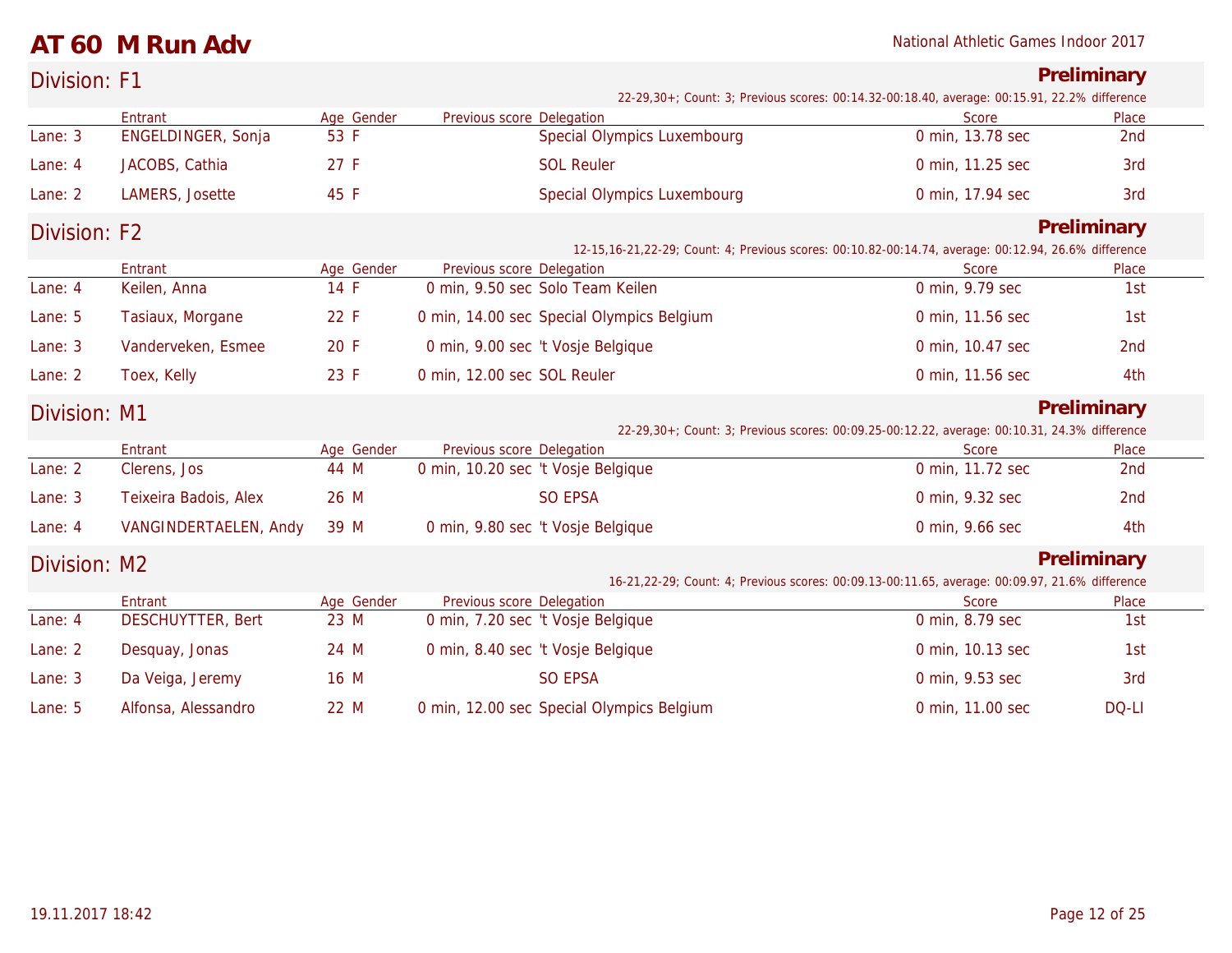### **AT 60 M Run Low** National Athletic Games Indoor 2017

| Division: F1 |                            |                    |                             |                                              |                                                                                                          | Final           |
|--------------|----------------------------|--------------------|-----------------------------|----------------------------------------------|----------------------------------------------------------------------------------------------------------|-----------------|
|              | Entrant                    | Age Gender         | Previous score Delegation   |                                              | 16-21, 22-29; Count: 3; Previous scores: 00:11.37-00:14.43, average: 00:12.46, 21.2% difference<br>Score | Place           |
| Lane: 3      | Doffing, Sheila            | 22 F               |                             | 0 min, 11.35 sec Foyer Cliaerwer Haus        | 0 min, 11.37 sec                                                                                         | 1st             |
| Lane: 4      | Majchrzack, Lea            | 16 F               |                             | 0 min, 11.69 sec Special Olympics Luxembourg | 0 min, 11.59 sec                                                                                         | 2nd             |
| Lane: 2      | Schambourg, Caroline       | 22 F               | 0 min, 14.00 sec SO EPSA    |                                              | 0 min, 14.43 sec                                                                                         | 3rd             |
| Division: F2 |                            |                    |                             |                                              |                                                                                                          | Final           |
|              |                            |                    |                             |                                              | 22-29,30+; Count: 3; Previous scores: 00:13.44-00:17.90, average: 00:15.89, 24.9% difference             |                 |
|              | Entrant                    | Age Gender         | Previous score Delegation   |                                              | Score                                                                                                    | Place           |
| Lane: 3      | Jariyaporn, Sengchay       | 23 F               | 0 min, 14.60 sec SOL Reuler |                                              | 0 min, 13.44 sec                                                                                         | 1st             |
| Lane: 4      | STRAINCHAMPS, Rachel       | 30 F               |                             | 0 min, 16.60 sec Special Olympics Luxembourg | 0 min, 16.35 sec                                                                                         | 2nd             |
| Lane: 2      | SCHANCK, Mandy             | 27 F               | 0 min, 18.25 sec SOL Reuler |                                              | 0 min, 17.90 sec                                                                                         | 3rd             |
| Division: M1 |                            |                    |                             |                                              |                                                                                                          | Final           |
|              |                            |                    |                             |                                              | 30+; Count: 3; Previous scores: 00:11.03-00:15.28, average: 00:12.88, 27.8% difference                   |                 |
| Lane: 3      | Entrant<br>Roesgen, Daniel | Age Gender<br>30 M | Previous score Delegation   | 0 min, 11.28 sec Foyer Cliaerwer Haus        | <b>Score</b><br>0 min, 11.03 sec                                                                         | Place<br>1st    |
|              |                            |                    |                             |                                              |                                                                                                          |                 |
| Lane: 4      | CLOSTER, Pascal            | 37 M               |                             | 0 min, 12.65 sec Foyer Cliaerwer Haus        | 0 min, 12.33 sec                                                                                         | 2nd             |
| Lane: 2      | Praus, Laurent             | 42 M               | 0 min, 14.31 sec SOL Reuler |                                              | 0 min, 15.28 sec                                                                                         | 3rd             |
| Division: F1 |                            |                    |                             |                                              |                                                                                                          | Preliminary     |
|              | Entrant                    | Age Gender         | Previous score Delegation   |                                              | 22-29,30+; Count: 3; Previous scores: 00:14.60-00:18.25, average: 00:16.48, 20% difference<br>Score      | Place           |
| Lane: 3      | Jariyaporn, Sengchay       | 23 F               |                             | <b>SOL Reuler</b>                            | 0 min, 13.44 sec                                                                                         | 1st             |
| Lane: 2      | STRAINCHAMPS, Rachel       | 30 F               |                             | Special Olympics Luxembourg                  | 0 min, 16.35 sec                                                                                         | 2 <sub>nd</sub> |
| Lane: 4      | SCHANCK, Mandy             | 27 F               |                             | <b>SOL Reuler</b>                            | 0 min, 17.90 sec                                                                                         | 3rd             |
| Division: F2 |                            |                    |                             |                                              |                                                                                                          | Preliminary     |
|              |                            |                    |                             |                                              | 16-21, 22-29; Count: 3; Previous scores: 00:11.35-00:14.00, average: 00:12.34, 18.9% difference          |                 |
|              | Entrant                    | Age Gender         | Previous score Delegation   |                                              | Score                                                                                                    | Place           |
| Lane: 3      | Doffing, Sheila            | 22 F               |                             | <b>Foyer Cliaerwer Haus</b>                  | 0 min, 11.37 sec                                                                                         | 1st             |
| Lane: 4      | Majchrzack, Lea            | 16 F               |                             | Special Olympics Luxembourg                  | 0 min, 11.59 sec                                                                                         | 2nd             |
| Lane: 2      | Schambourg, Caroline       | 22 F               |                             | <b>SO EPSA</b>                               | 0 min, 14.43 sec                                                                                         | 3rd             |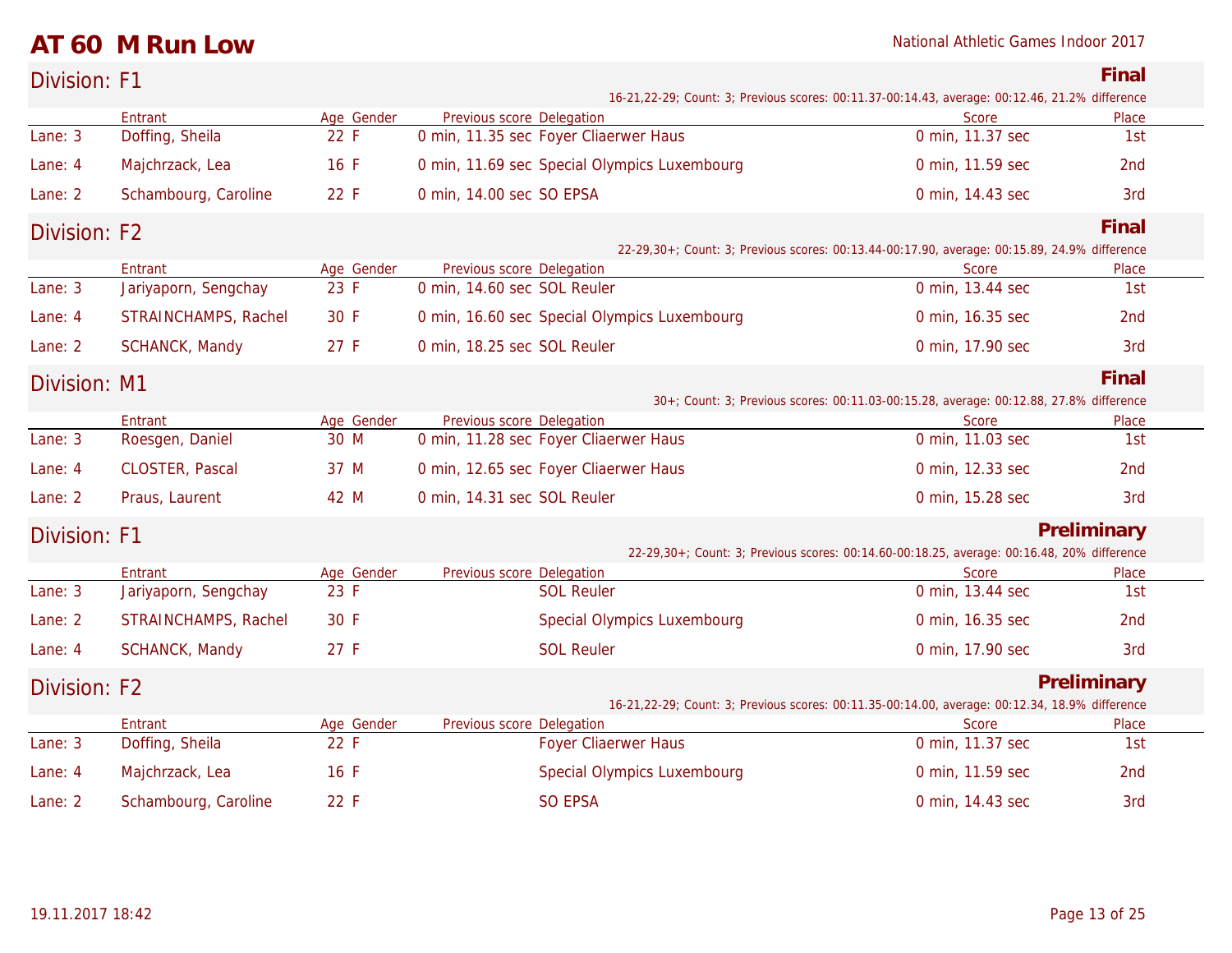### **AT 60 M Run Low** National Athletic Games Indoor 2017

## Division: M1 **Preliminary**

|         | Entrant                | Age Gender | Previous score Delegation   | Score            | Place           |
|---------|------------------------|------------|-----------------------------|------------------|-----------------|
| Lane:   | Roesgen, Daniel        | 30 M       | <b>Foyer Cliaerwer Haus</b> | 0 min. 11.03 sec | 1st             |
| Lane: 4 | <b>CLOSTER, Pascal</b> | 37 M       | <b>Foyer Cliaerwer Haus</b> | 0 min. 12.33 sec | 2 <sub>nd</sub> |
| Lane: 5 | Praus, Laurent         | 42 M       | <b>SOL Reuler</b>           | 0 min, 15.28 sec | 3rd             |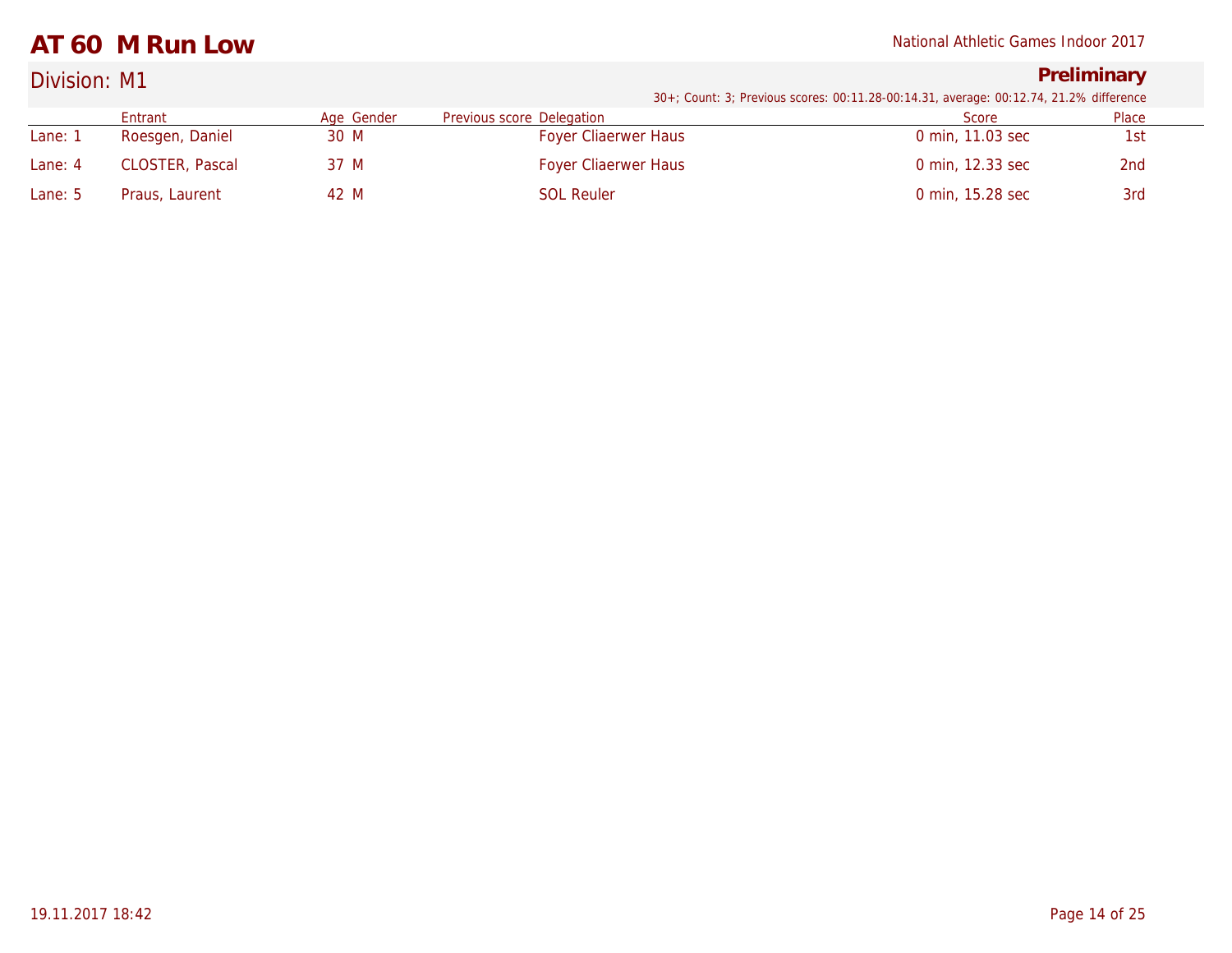### **AT 60 M Walk** National Athletic Games Indoor 2017

| Division: 1   |                        |            |                             |                                                                                                                          |                                                                                             | Final           |
|---------------|------------------------|------------|-----------------------------|--------------------------------------------------------------------------------------------------------------------------|---------------------------------------------------------------------------------------------|-----------------|
|               |                        |            |                             |                                                                                                                          | 22-29,30+; Count: 3; Previous scores: 00:28.94-00:30.22, average: 00:29.46, 4.2% difference |                 |
|               | Entrant                | Age Gender | Previous score Delegation   |                                                                                                                          | Score                                                                                       | Place           |
| Lane: 3       | SCHANCK, Mandy         | 27 F       | 0 min, 29.28 sec SOL Reuler |                                                                                                                          | 0 min, 28.94 sec                                                                            | 1st             |
| Lane: 4       | STRAINCHAMPS, Rachel   | 30 F       |                             | 0 min, 30.15 sec Special Olympics Luxembourg                                                                             | 0 min, 29.22 sec                                                                            | 2nd             |
| Lane: 2       | KOCH, Claudine         | 44 F       |                             | 0 min, 31.43 sec Special Olympics Luxembourg                                                                             | 0 min, 30.22 sec                                                                            | 3rd             |
| Division: 2   |                        |            |                             |                                                                                                                          |                                                                                             | Final           |
|               |                        |            |                             |                                                                                                                          | 22-29,30+; Count: 2; Previous scores: 00:31.53-00:35.81, average: 00:33.67, 12% difference  |                 |
|               | Entrant                | Age Gender | Previous score Delegation   |                                                                                                                          | Score                                                                                       | Place           |
| Lane: 3       | Heiderscheid, Claudine | 27 F       |                             | 0 min, 33.18 sec Special Olympics Luxembourg                                                                             | 0 min, 31.53 sec                                                                            | 1st             |
| Lane: 4       | de MOURA, Fatima       | 50 F       | 0 min, 39.75 sec SOL Reuler |                                                                                                                          | 0 min, 35.81 sec                                                                            | 2 <sub>nd</sub> |
| Division: M1  |                        |            |                             |                                                                                                                          |                                                                                             | Final           |
|               |                        |            |                             |                                                                                                                          |                                                                                             | 12-15; Count: 1 |
|               | Entrant                | Age Gender | Previous score Delegation   |                                                                                                                          | Score                                                                                       | Place           |
| Lane: 5       | Mariani, Kyan          | 15 M       |                             | 0 min, 51.72 sec Special Olympics Luxembourg                                                                             | 0 min, 45.50 sec                                                                            | 1st             |
| Division: MI1 |                        |            |                             |                                                                                                                          |                                                                                             | Preliminary     |
|               |                        |            |                             | 12-15,22-29,30+; Males: 1, Females: 2; Count: 3; Previous scores: 00:33.18-00:51.72, average: 00:41.55, 35.8% difference |                                                                                             |                 |
|               | Entrant                | Age Gender | Previous score Delegation   |                                                                                                                          | Score                                                                                       | Place           |
| Lane: 2       | Heiderscheid, Claudine | 27 F       |                             | <b>Special Olympics Luxembourg</b>                                                                                       | 0 min, 31.53 sec                                                                            | 1st             |
| Lane: 5       | Mariani, Kyan          | 15 M       |                             | <b>Special Olympics Luxembourg</b>                                                                                       | 0 min, 45.50 sec                                                                            | 1st             |
| Lane: 4       | de MOURA, Fatima       | 50 F       |                             | <b>SOL Reuler</b>                                                                                                        | 0 min, 35.81 sec                                                                            | 2 <sub>nd</sub> |
| Division: MI2 |                        |            |                             |                                                                                                                          |                                                                                             | Preliminary     |
|               |                        |            |                             |                                                                                                                          | 22-29,30+; Count: 3; Previous scores: 00:29.28-00:31.43, average: 00:30.28, 6.8% difference |                 |
|               | Entrant                | Age Gender | Previous score Delegation   |                                                                                                                          | <b>Score</b>                                                                                | Place           |
| Lane: 3       | SCHANCK, Mandy         | 27 F       |                             | <b>SOL Reuler</b>                                                                                                        | 0 min, 28.94 sec                                                                            | 1st             |
| Lane: 4       | STRAINCHAMPS, Rachel   | 30 F       |                             | Special Olympics Luxembourg                                                                                              | 0 min, 29.22 sec                                                                            | 2 <sub>nd</sub> |
| Lane: 2       | KOCH, Claudine         | 44 F       |                             | 0 min, 31.21 sec Special Olympics Luxembourg                                                                             | 0 min, 30.22 sec                                                                            | 3rd             |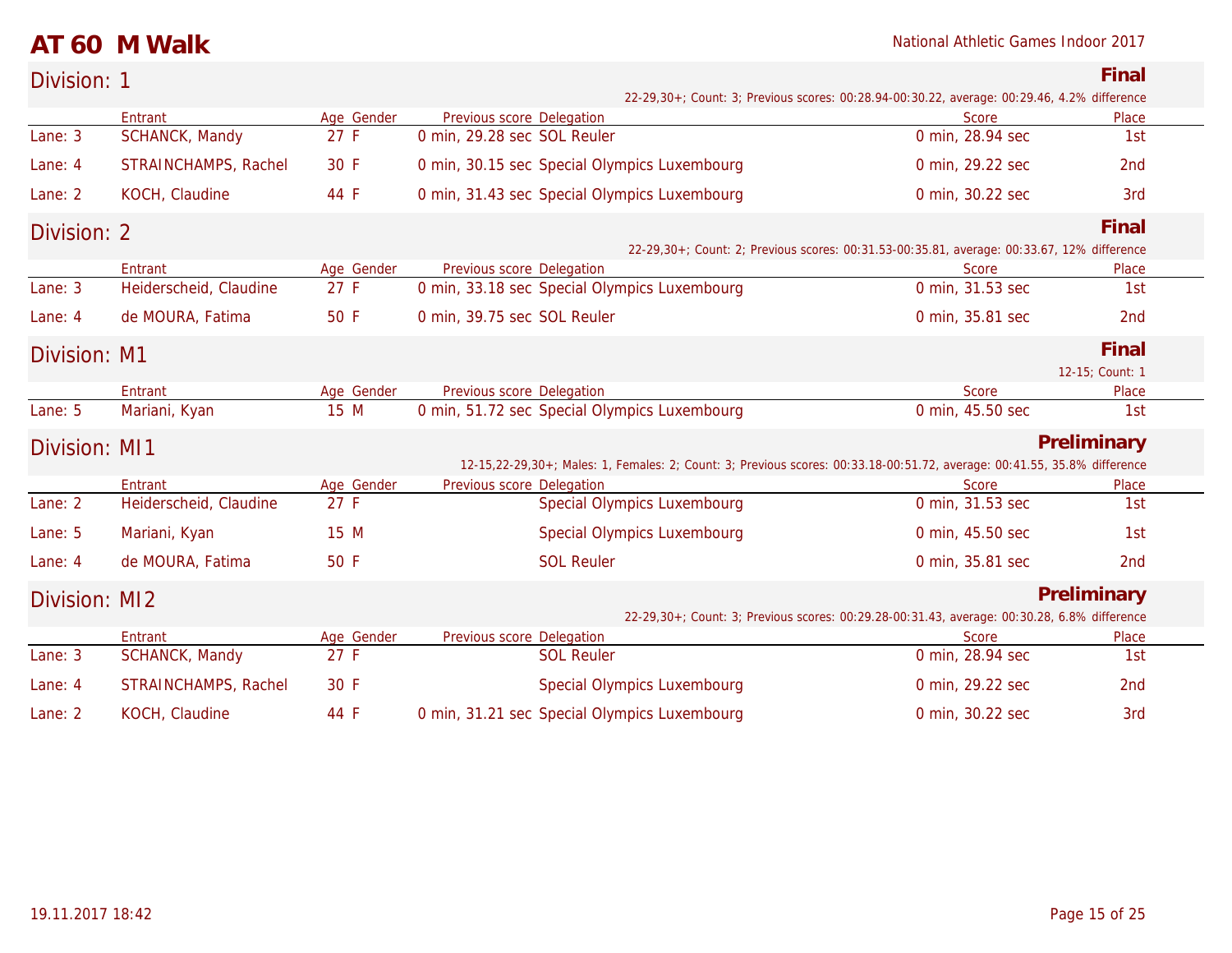|  |  | AT 60 M Wheelchair Race |  |
|--|--|-------------------------|--|
|--|--|-------------------------|--|

### Division: 1 **Final** *22-29; Count: 1* Entrant Mage Gender Previous score Delegation Mage Score Place Place<br>
BAEHR, Laura 25 F 0 min, 28.37 sec Special Olympics Germany 0 min, 29.03 sec 1st Lane: 6 BAEHR, Laura 25 F 0 min, 28.37 sec Special Olympics Germany Division: 1 **Preliminary** *22-29; Count: 1* Entrant Mage Gender Previous score Delegation Mage Score Place Place<br>
BAEHR, Laura 25 F Special Olympics Germany 0 min, 29.03 sec 1st Lane: 6 BAEHR, Laura 25 F Special Olympics Germany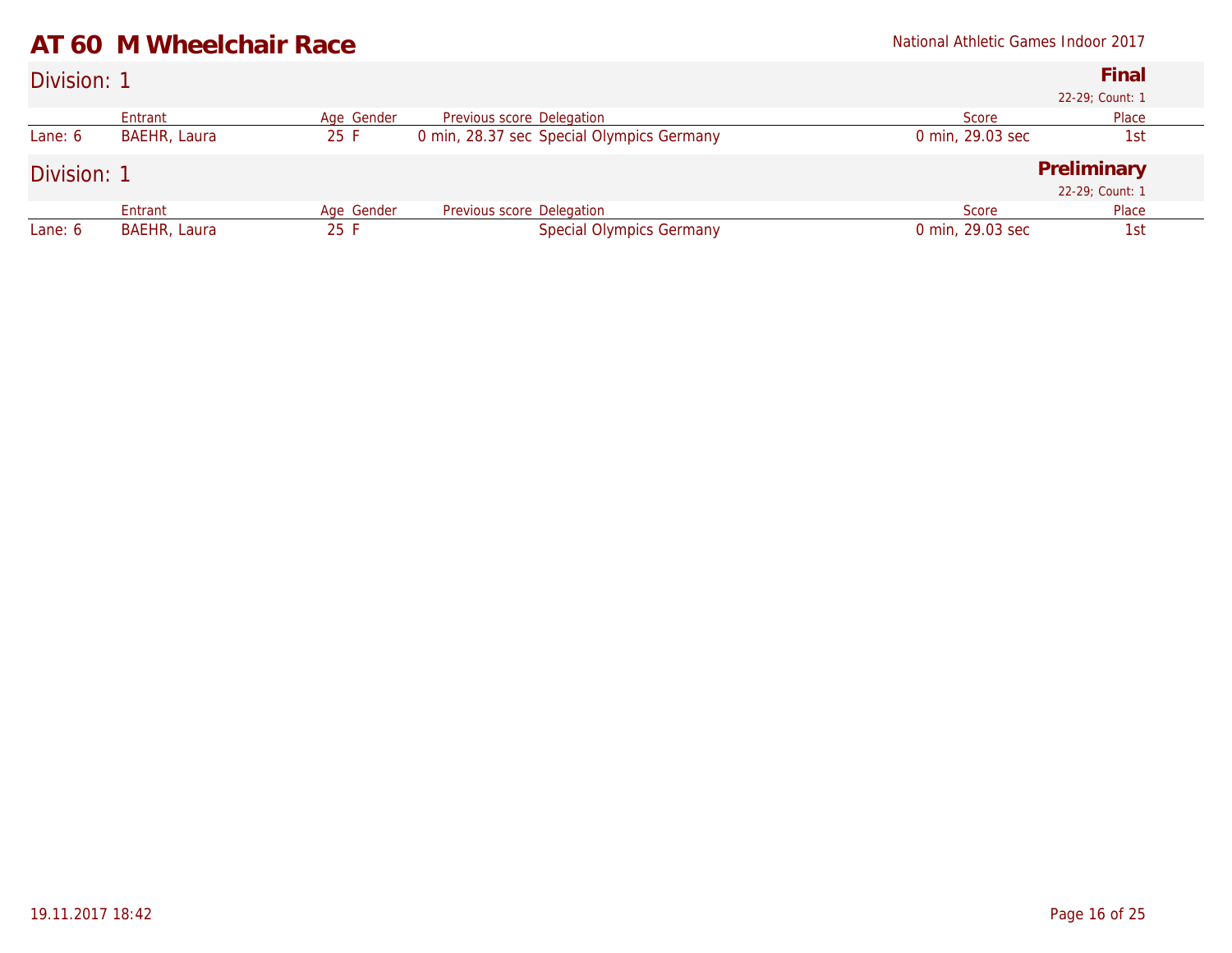### **AT 800 M Run** National Athletic Games Indoor 2017

| Division: 1 | Final                                                                                        |
|-------------|----------------------------------------------------------------------------------------------|
|             | 22-29,30+; Count: 4; Previous scores: 02:58.41-04:01.32, average: 03:20.93, 26.1% difference |

|             |                         |            |                                                                                                                    | $\sim$ , $\sim$ , $\sim$ , $\sim$ , $\sim$ , $\sim$ , $\sim$ , $\sim$ , $\sim$ , $\sim$ , $\sim$ , $\sim$ , $\sim$ , $\sim$ , $\sim$ , $\sim$ , $\sim$ , $\sim$ , $\sim$ , $\sim$ , $\sim$ , $\sim$ , $\sim$ , $\sim$ , $\sim$ , $\sim$ , $\sim$ , $\sim$ , $\sim$ , $\sim$ , $\sim$ , $\sim$ |                 |
|-------------|-------------------------|------------|--------------------------------------------------------------------------------------------------------------------|-----------------------------------------------------------------------------------------------------------------------------------------------------------------------------------------------------------------------------------------------------------------------------------------------|-----------------|
|             | Entrant                 | Age Gender | Previous score Delegation                                                                                          | Score                                                                                                                                                                                                                                                                                         | Place           |
| Lane: $4$   | KONTZ, Ronny            | 26 M       | 2 min, 54.00 sec SOL Reuler                                                                                        | 2 min, 58.41 sec                                                                                                                                                                                                                                                                              | 1st             |
| Lane: 2     | Zarotti, Francesco      | 34 M       | 3 min, 5.00 sec Special Olympics Luxembourg                                                                        | 3 min, 3.50 sec                                                                                                                                                                                                                                                                               | 2nd             |
| Lane: 5     | van Camp, Dave          | 35 M       | 3 min, 20.00 sec 't Vosje Belgique                                                                                 | 3 min, 20.50 sec                                                                                                                                                                                                                                                                              | 3rd             |
| Lane: 3     | Schmit, Christian       | 23 M       | <b>Special Olympics Luxembourg</b>                                                                                 | 4 min, 1.32 sec                                                                                                                                                                                                                                                                               | 4th             |
| Division: 2 |                         |            |                                                                                                                    |                                                                                                                                                                                                                                                                                               | Final           |
|             |                         |            | 22-29,30+; Males: 3, Females: 1; Count: 4; Previous scores: 03:29.18-05:02.46, average: 04:02.35, 30.8% difference |                                                                                                                                                                                                                                                                                               |                 |
|             | Entrant                 | Age Gender | Previous score Delegation                                                                                          | Score                                                                                                                                                                                                                                                                                         | Place           |
| Lane: 2     | Loiseau, Félix          | 24 M       | 3 min, 50.00 sec Special Olympics Belgium                                                                          | 3 min, 29.18 sec                                                                                                                                                                                                                                                                              | 1st             |
| Lane: 4     | <b>WENSELEERS, Erik</b> | 35 M       | 3 min, 30.83 sec 't Vosje Belgique                                                                                 | 3 min, 33.66 sec                                                                                                                                                                                                                                                                              | 2 <sub>nd</sub> |
| Lane: 5     | DELLA SCHIAVA, Paul     | 51 M       | 3 min, 55.00 sec Special Olympics Luxembourg                                                                       | 4 min, 4.12 sec                                                                                                                                                                                                                                                                               | 3rd             |
| Lane: 1     | Tasiaux, Morgane        | 22 F       | 4 min, 20.00 sec Special Olympics Belgium                                                                          | 5 min, 2.46 sec                                                                                                                                                                                                                                                                               | 4th             |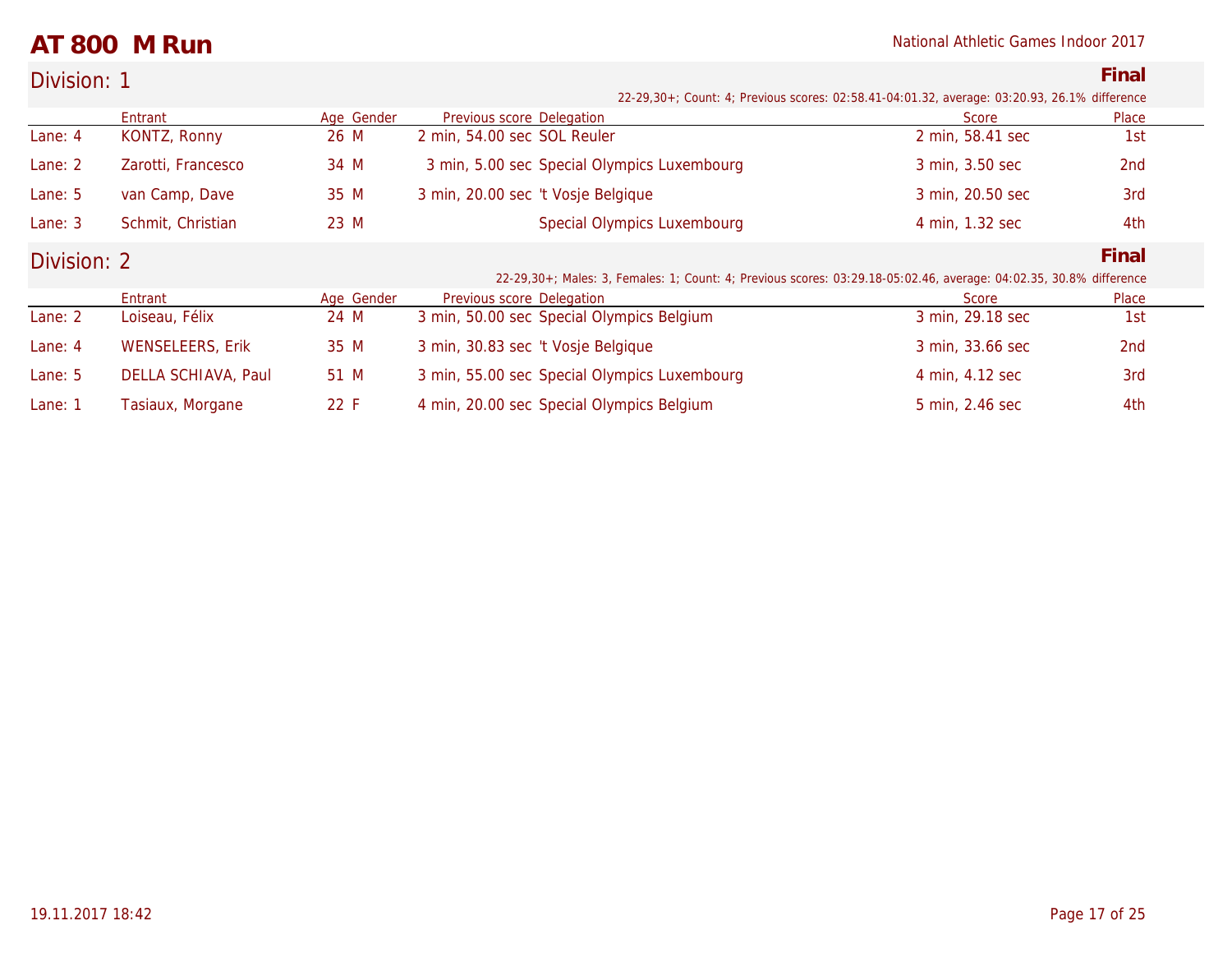## **AT Long Jump** National Athletic Games Indoor 2017

| Division: F1  |                                      |                    |                                                                                                                     |                             | Final        |
|---------------|--------------------------------------|--------------------|---------------------------------------------------------------------------------------------------------------------|-----------------------------|--------------|
|               |                                      |                    | 12-15,16-21; Count: 3; Previous scores: 2.4000 m-2.9900 m, average: 2.7100 m, 24.6% difference                      |                             |              |
|               | Entrant                              | Age Gender         | Previous score Delegation                                                                                           | Score                       | Place        |
|               | Keilen, Anna                         | 14 F               | 3m, 11.00cm Solo Team Keilen                                                                                        | 2m, 99.00cm                 | 1st          |
|               | Vanderveken, Esmee                   | 20 F               | 2m, 32.00cm 't Vosje Belgique                                                                                       | 2m, 74.00cm                 | 2nd          |
|               | AESSELOOS, Elise                     | 18 F               | 2m, 16.00cm Special Olympics Belgium                                                                                | 2m, 40.00cm                 | 3rd          |
| Division: M1  |                                      |                    |                                                                                                                     |                             | Final        |
|               |                                      |                    | 16-21,22-29,30+; Count: 6; Previous scores: 1.7700 m-2.5600 m, average: 2.2900 m, 44.6% difference                  |                             |              |
|               | Entrant<br>van Cauwenbergh, Valérian | Age Gender<br>19 M | Previous score Delegation<br>2m, 48.00cm Special Olympics Belgium                                                   | Score<br>2m, 56.00cm        | Place<br>1st |
|               | <b>DESCHUYTTER, Bert</b>             | 23 M               | 2m, 54.00cm 't Vosje Belgique                                                                                       | 2m, 54.00cm                 | 2nd          |
|               |                                      |                    |                                                                                                                     |                             |              |
|               | van Camp, Dave                       | 35 M               | 2m, 68.00cm 't Vosje Belgique                                                                                       | 2m, 48.00cm                 | 3rd          |
|               | Scheckel, Claude                     | 38 M               | 2m, 16.00cm Special Olympics Luxembourg                                                                             | 2m, 34.00cm                 | 4th          |
|               | Scheins, Thomas                      | 29 M               | 2m, 51.00cm Special Olympics Belgium                                                                                | 2m, 5.00cm                  | 5th          |
|               | <b>WENSELEERS, Erik</b>              | 35 M               | 2m, 43.00cm 't Vosje Belgique                                                                                       | 1m, 77.00cm                 | 6th          |
| Division: M2  |                                      |                    |                                                                                                                     |                             | Final        |
|               |                                      |                    | 12-15,22-29; Count: 3; Previous scores: 3.1400 m-5.2800 m, average: 3.9966 m, 68.2% difference                      |                             |              |
|               | Entrant<br><b>SCHROEDER, Eike</b>    | Age Gender<br>24 M | Previous score Delegation<br>5m, 32.00cm SO EPSA                                                                    | <b>Score</b><br>5m, 28.00cm | Place<br>1st |
|               |                                      |                    |                                                                                                                     |                             |              |
|               | Suleau, Robin                        | 26 M               | 4m, 10.00cm Special Olympics Belgium                                                                                | 3m, 57.00cm                 | 2nd          |
|               | Frank, Pit                           | 14 M               | 3m, 13.00cm Special Olympics Luxembourg                                                                             | 3m, 14.00cm                 | 3rd          |
| Division: MI1 |                                      |                    |                                                                                                                     |                             | Final        |
|               |                                      |                    | 22-29,30+; Males: 2, Females: 3; Count: 5; Previous scores: 0.9500 m-2.1800 m, average: 1.4340 m, 129.5% difference |                             |              |
|               | Entrant                              | Age Gender         | Previous score Delegation                                                                                           | Score                       | Place        |
|               | Urbing, Nora                         | 28 F               | 1m, 68.00cm SOL Reuler                                                                                              | 2m, 18.00cm                 | 1st          |
|               | ENGELDINGER, Sonja                   | 53 F               | 1m, 59.00cm Special Olympics Luxembourg                                                                             | 1m, 57.00cm                 | 2nd          |
|               | Zarotti, Francesco                   | 34 M               | 1m, 34.00cm Special Olympics Luxembourg                                                                             | 1m, 40.00cm                 | 3rd          |
|               | LAMERS, Josette                      | 45 F               | 1m, 24.00cm Special Olympics Luxembourg                                                                             | 1m, 7.00cm                  | 4th          |
|               | Cambron, Malory                      | 40 M               | 1m, 27.00cm Special Olympics Belgium                                                                                | 0m, 95.00cm                 | 5th          |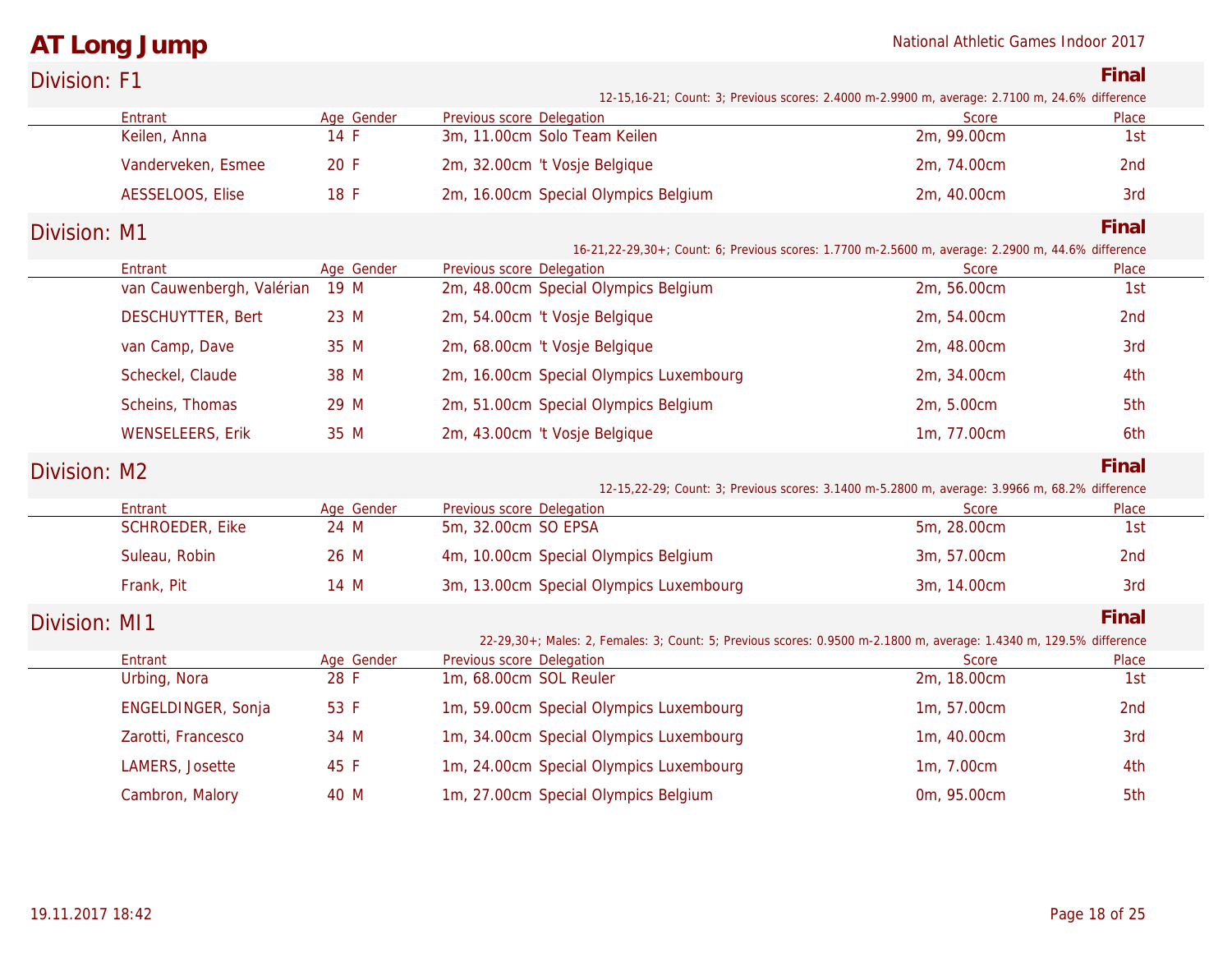### **AT Long Jump** National Athletic Games Indoor 2017

| Division: F1 |                           |            |                                                                                                                                        |             | Preliminary     |
|--------------|---------------------------|------------|----------------------------------------------------------------------------------------------------------------------------------------|-------------|-----------------|
|              | Entrant                   | Age Gender | 12-15,16-21,22-29,30+; Count: 6; Previous scores: 1.2400 m-3.1100 m, average: 2.0166 m, 150.8% difference<br>Previous score Delegation | Score       | Place           |
|              | Keilen, Anna              | 14 F       | 3m, 46.00cm Solo Team Keilen                                                                                                           | 2m, 99.00cm | 1st             |
|              | Urbing, Nora              | 28 F       | 2m, 2.00cm SOL Reuler                                                                                                                  | 2m, 18.00cm | 1st             |
|              | ENGELDINGER, Sonja        | 53 F       | Special Olympics Luxembourg                                                                                                            | 1m, 57.00cm | 2nd             |
|              | Vanderveken, Esmee        | 20 F       | 't Vosje Belgique                                                                                                                      | 2m, 74.00cm | 2 <sub>nd</sub> |
|              | AESSELOOS, Elise          | 18 F       | 2m, 22.00cm Special Olympics Belgium                                                                                                   | 2m, 40.00cm | 3rd             |
|              | LAMERS, Josette           | 45 F       | <b>Special Olympics Luxembourg</b>                                                                                                     | 1m, 7.00cm  | 4th             |
| Division: M1 |                           |            |                                                                                                                                        |             | Preliminary     |
|              | Entrant                   | Age Gender | 16-21, 22-29, 30+; Count: 6; Previous scores: 2.4300 m-4.1000 m, average: 2.7900 m, 68.7% difference<br>Previous score Delegation      | Score       | Place           |
|              | van Cauwenbergh, Valérian | 19 M       | 2m, 65.00cm Special Olympics Belgium                                                                                                   | 2m, 56.00cm | 1st             |
|              | <b>DESCHUYTTER, Bert</b>  | 23 M       | 2m, 60.00cm 't Vosje Belgique                                                                                                          | 2m, 54.00cm | 2nd             |
|              | Suleau, Robin             | 26 M       | 3m, 10.00cm Special Olympics Belgium                                                                                                   | 3m, 57.00cm | 2 <sub>nd</sub> |
|              | van Camp, Dave            | 35 M       | 2m, 80.00cm 't Vosje Belgique                                                                                                          | 2m, 48.00cm | 3rd             |
|              | Scheins, Thomas           | 29 M       | 2m, 80.00cm Special Olympics Belgium                                                                                                   | 2m, 5.00cm  | 5th             |
|              | <b>WENSELEERS, Erik</b>   | 35 M       | 2m, 70.00cm 't Vosje Belgique                                                                                                          | 1m, 77.00cm | 6th             |
| Division: M2 |                           |            | 12-15, 22-29, 30+; Count: 5; Previous scores: 1.2700 m-5.3200 m, average: 2.6440 m, 318.9% difference                                  |             | Preliminary     |
|              | Entrant                   | Age Gender | Previous score Delegation                                                                                                              | Score       | Place           |
|              | SCHROEDER, Eike           | 24 M       | 5m, 33.00cm SO EPSA                                                                                                                    | 5m, 28.00cm | 1st             |
|              | Frank, Pit                | 14 M       | 2m, 94.00cm Special Olympics Luxembourg                                                                                                | 3m, 14.00cm | 3rd             |
|              | Zarotti, Francesco        | 34 M       | Special Olympics Luxembourg                                                                                                            | 1m, 40.00cm | 3rd             |
|              | Scheckel, Claude          | 38 M       | 2m, 0.00cm Special Olympics Luxembourg                                                                                                 | 2m, 34.00cm | 4th             |
|              | Cambron, Malory           | 40 M       | 2m, 20.00cm Special Olympics Belgium                                                                                                   | 0m, 95.00cm | 5th             |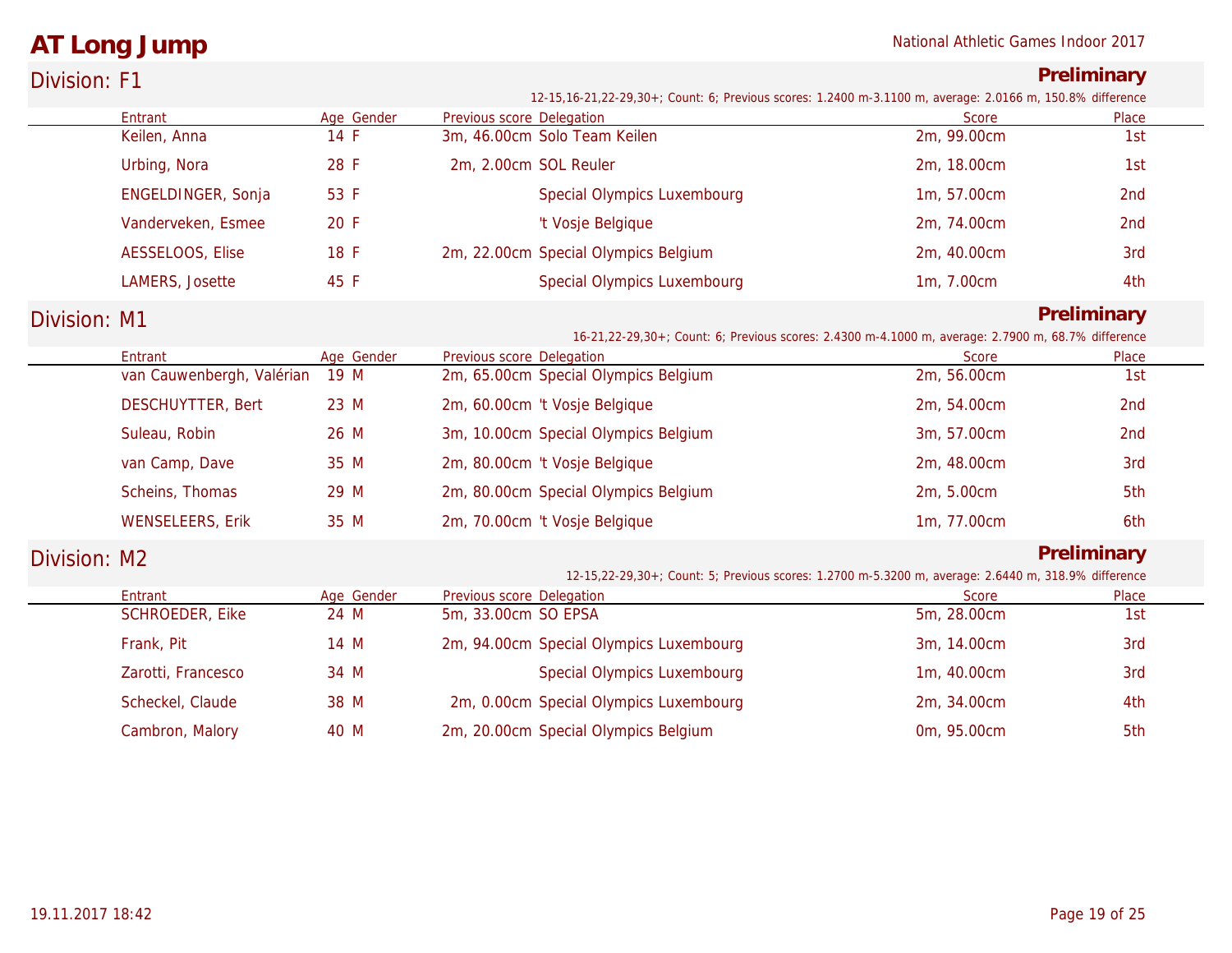### AT Mini Javelin 300gr Men/Women 8-15 **National Athletic Games Indoor 2017**

| Division: F1 |                                                                                        |            |                                         |                                                                                         | Final           |
|--------------|----------------------------------------------------------------------------------------|------------|-----------------------------------------|-----------------------------------------------------------------------------------------|-----------------|
|              |                                                                                        |            |                                         | 16+; Count: 4; Previous scores: 3.3000 m-7.5000 m, average: 4.1000 m, 127.3% difference |                 |
|              | Entrant                                                                                | Age Gender | Previous score Delegation               | Score                                                                                   | Place           |
|              | Schambourg, Caroline                                                                   | 22 F       | 6m, 30.00cm SO EPSA                     | 7m, 50.00cm                                                                             | 1st             |
|              | STRAINCHAMPS, Rachel                                                                   | 30 F       | 5m, 45.00cm Special Olympics Luxembourg | 5m, 60.00cm                                                                             | 2nd             |
|              | BAEHR, Laura                                                                           | 25 F       | 3m, 40.00cm Special Olympics Germany    | 3m, 30.00cm                                                                             | 3rd             |
|              | Jariyaporn, Sengchay                                                                   | 23 F       | 6m, 0.00cm SOL Reuler                   | 0m, 0.00cm                                                                              | 4th             |
| Division: F2 |                                                                                        |            |                                         |                                                                                         | Final           |
|              |                                                                                        |            |                                         | 16+; Count: 2; Previous scores: 10.0000 m-18.1000 m, average: 14.0500 m, 81% difference |                 |
|              | Entrant                                                                                | Age Gender | Previous score Delegation               | Score                                                                                   | Place           |
|              | Toex, Kelly                                                                            | 23 F       | 15m, 30.00cm SOL Reuler                 | 18m, 10.00cm                                                                            | 1st             |
|              | Heiderscheid, Claudine                                                                 | 27 F       | 8m, 40.00cm Special Olympics Luxembourg | 10m, 0.00cm                                                                             | 2nd             |
| Division: 1  |                                                                                        |            |                                         |                                                                                         | Preliminary     |
|              |                                                                                        |            |                                         | 16+; Count: 2; Previous scores: 6.0000 m-6.3000 m, average: 6.1500 m, 5% difference     |                 |
|              | Entrant                                                                                | Age Gender | Previous score Delegation               | Score                                                                                   | Place           |
|              | Schambourg, Caroline                                                                   | 22 F       | <b>SO EPSA</b>                          | 7m, 50.00cm                                                                             | 1st             |
|              | Jariyaporn, Sengchay                                                                   | 23 F       | <b>SOL Reuler</b>                       | 0m, 0.00cm                                                                              | 4th             |
| Division: 2  |                                                                                        |            |                                         | Preliminary                                                                             |                 |
|              | 16+; Count: 4; Previous scores: 3.4000 m-15.3000 m, average: 8.1375 m, 350% difference |            |                                         |                                                                                         |                 |
|              | Entrant                                                                                | Age Gender | Previous score Delegation               | Score                                                                                   | Place           |
|              | Toex, Kelly                                                                            | 23 F       | 16m, 0.00cm SOL Reuler                  | 18m, 10.00cm                                                                            | 1st             |
|              | Heiderscheid, Claudine                                                                 | 27 F       | Special Olympics Luxembourg             | 10m, 0.00cm                                                                             | 2 <sub>nd</sub> |
|              | STRAINCHAMPS, Rachel                                                                   | 30 F       | Special Olympics Luxembourg             | 5m, 60.00cm                                                                             | 2 <sub>nd</sub> |
|              | <b>BAEHR, Laura</b>                                                                    | 25 F       | <b>Special Olympics Germany</b>         | 3m, 30.00cm                                                                             | 3rd             |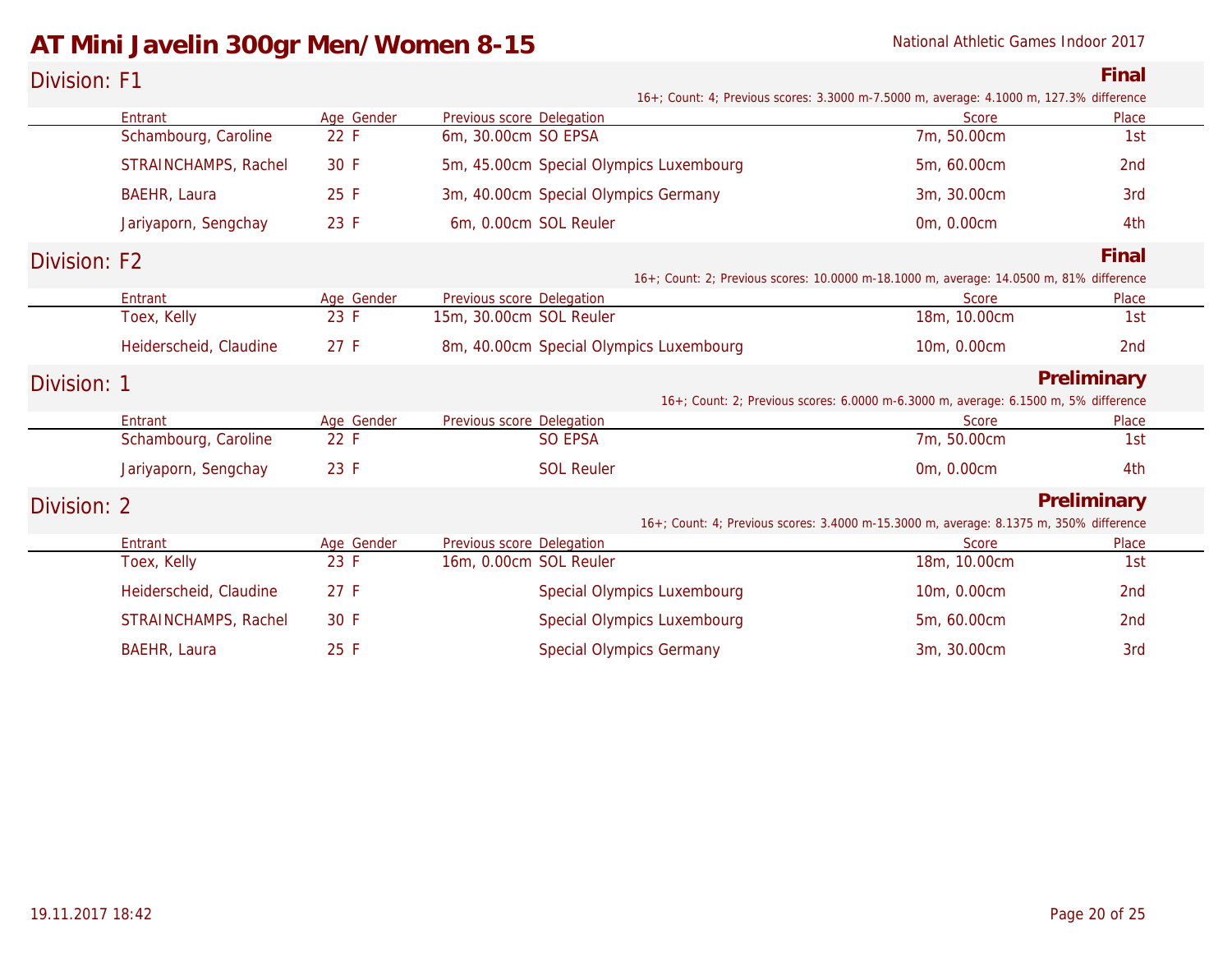## **AT Mini Javelin 400gr Men National Athletic Games Indoor 2017**

| Division: 1 | Final                                                                                             |
|-------------|---------------------------------------------------------------------------------------------------|
|             | 16-21,22-29; Count: 4; Previous scores: 10.6000 m-15.4000 m, average: 12.1250 m, 45.3% difference |

| Entrant           | Age Gender | Previous score Delegation             | Score                                                                                            | Place       |
|-------------------|------------|---------------------------------------|--------------------------------------------------------------------------------------------------|-------------|
| KONTZ, Ronny      | 26 M       | 12m, 50.00cm SOL Reuler               | 15m, 40.00cm                                                                                     | 1st         |
| van Camp, Sinem   | 16 M       | 10m, 80.00cm Special Olympics Belgium | 11m, 30.00cm                                                                                     | 2nd         |
| Da Veiga, Jeremy  | 16 M       | 10m, 0.00cm SO EPSA                   | 11m, 20.00cm                                                                                     | 3rd         |
| STRAESSER, Daniel | 27 M       | 11m, 10.00cm Special Olympics Germany | 10m, 60.00cm                                                                                     | 4th         |
| Division: 1       |            |                                       |                                                                                                  | Preliminary |
|                   |            |                                       | 16-21, 22-29; Count: 4; Previous scores: 10.0000 m-12.5000 m, average: 11.1000 m, 25% difference |             |
| Entrant           | Age Gender | Previous score Delegation             | Score                                                                                            | Place       |
| KONTZ, Ronny      | 26 M       | <b>SOL Reuler</b>                     | 15m, 40.00cm                                                                                     | 1st         |
| van Camp, Sinem   | 16 M       | 6m, 69.00cm Special Olympics Belgium  | 11m, 30.00cm                                                                                     | 2nd         |
| Da Veiga, Jeremy  | 16 M       | SO EPSA                               | 11m, 20.00cm                                                                                     | 3rd         |
| STRAESSER, Daniel | 27 M       | 10m, 0.00cm Special Olympics Germany  | 10m, 60.00cm                                                                                     | 4th         |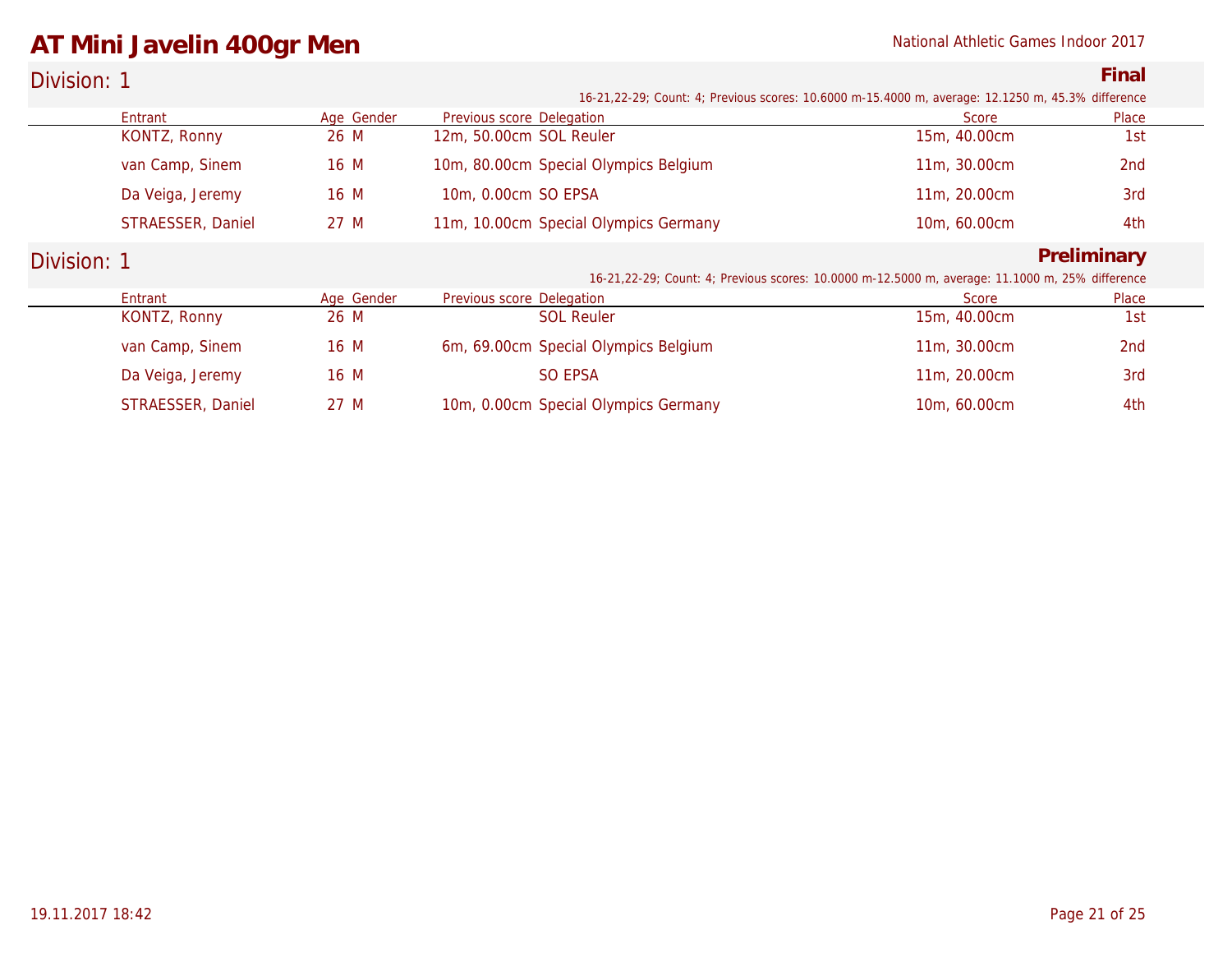# **AT Shot Put - Men 4Kg** National Athletic Games Indoor 2017

| Division: 1 |                                  |                    |                                                  |                                    |                                                                                                    | Final        |
|-------------|----------------------------------|--------------------|--------------------------------------------------|------------------------------------|----------------------------------------------------------------------------------------------------|--------------|
|             |                                  |                    |                                                  |                                    | 16-21,22-29,30+; Count: 4; Previous scores: 7.5000 m-9.4600 m, average: 8.2550 m, 26.1% difference |              |
|             | Entrant                          | Age Gender<br>26 M | Previous score Delegation<br>9m, 34.00cm SO EPSA |                                    | <b>Score</b><br>9m, 46.00cm                                                                        | Place<br>1st |
|             | Teixeira Badois, Alex            |                    |                                                  |                                    |                                                                                                    |              |
|             | Haoud, Mehdi                     | 30 M               | 8m, 12.00cm Special Olympics Belgium             |                                    | 8m, 56.00cm                                                                                        | 2nd          |
|             | HOFFMANN, Aloyse                 | 37 M               | 7m, 88.00cm Special Olympics Luxembourg          |                                    | 7m, 50.00cm                                                                                        | 3rd          |
|             | Schiltz, Marc                    | 20 M               | 7m, 32.00cm SOL Reuler                           |                                    | 7m, 50.00cm                                                                                        | 4th          |
| Division: 2 |                                  |                    |                                                  |                                    |                                                                                                    | Final        |
|             |                                  |                    |                                                  |                                    | 22-29,30+; Count: 4; Previous scores: 6.3200 m-7.0600 m, average: 6.6050 m, 11.7% difference       |              |
|             | Entrant<br>VANGINDERTAELEN, Andy | Age Gender         | Previous score Delegation                        |                                    | <b>Score</b>                                                                                       | Place        |
|             |                                  | 39 M               | 6m, 84.00cm 't Vosje Belgique                    |                                    | 7m, 6.00cm                                                                                         | 1st          |
|             | Desquay, Jonas                   | 24 M               | 6m, 64.00cm 't Vosje Belgique                    |                                    | 6m, 70.00cm                                                                                        | 2nd          |
|             | Clerens, Jos                     | 44 M               | 7m, 10.00cm 't Vosje Belgique                    |                                    | 6m, 34.00cm                                                                                        | 3rd          |
|             | Schmit, Christian                | 23 M               | 6m, 48.00cm Special Olympics Luxembourg          |                                    | 6m, 32.00cm                                                                                        | 4th          |
| Division: 3 |                                  |                    |                                                  |                                    |                                                                                                    | Final        |
|             |                                  |                    |                                                  |                                    | 22-29,30+; Count: 4; Previous scores: 2.3600 m-6.4200 m, average: 5.0450 m, 172% difference        |              |
|             | Entrant                          | Age Gender         | Previous score Delegation                        |                                    | Score                                                                                              | Place        |
|             | M'Bariko, Michael                | 39 M               | 5m, 70.00cm Special Olympics Belgium             |                                    | 6m, 42.00cm                                                                                        | 1st          |
|             | Pocholle, Christopher            | 29 M               | 5m, 90.00cm Special Olympics Belgium             |                                    | 5m, 80.00cm                                                                                        | 2nd          |
|             | Serra, David                     | 40 M               | 5m, 68.00cm Special Olympics Belgium             |                                    | 5m, 60.00cm                                                                                        | 3rd          |
|             | DELLA SCHIAVA, Paul              | 51 M               | 3m, 12.00cm Special Olympics Luxembourg          |                                    | 2m, 36.00cm                                                                                        | 4th          |
| Division: 1 |                                  |                    |                                                  |                                    |                                                                                                    | Preliminary  |
|             |                                  |                    |                                                  |                                    | 30+; Count: 4; Previous scores: 3.1200 m-8.1200 m, average: 6.0050 m, 160.3% difference            |              |
|             | Entrant                          | Age Gender         | Previous score Delegation                        |                                    | <b>Score</b>                                                                                       | Place        |
|             | Haoud, Mehdi                     | 30 M               | 6m, 20.00cm Special Olympics Belgium             |                                    | 8m, 56.00cm                                                                                        | 2nd          |
|             | Clerens, Jos                     | 44 M               | 6m, 50.00cm 't Vosje Belgique                    |                                    | 6m, 34.00cm                                                                                        | 3rd          |
|             | Serra, David                     | 40 M               | 6m, 0.00cm Special Olympics Belgium              |                                    | 5m, 60.00cm                                                                                        | 3rd          |
|             | DELLA SCHIAVA, Paul              | 51 M               |                                                  | <b>Special Olympics Luxembourg</b> | 2m, 36.00cm                                                                                        | 4th          |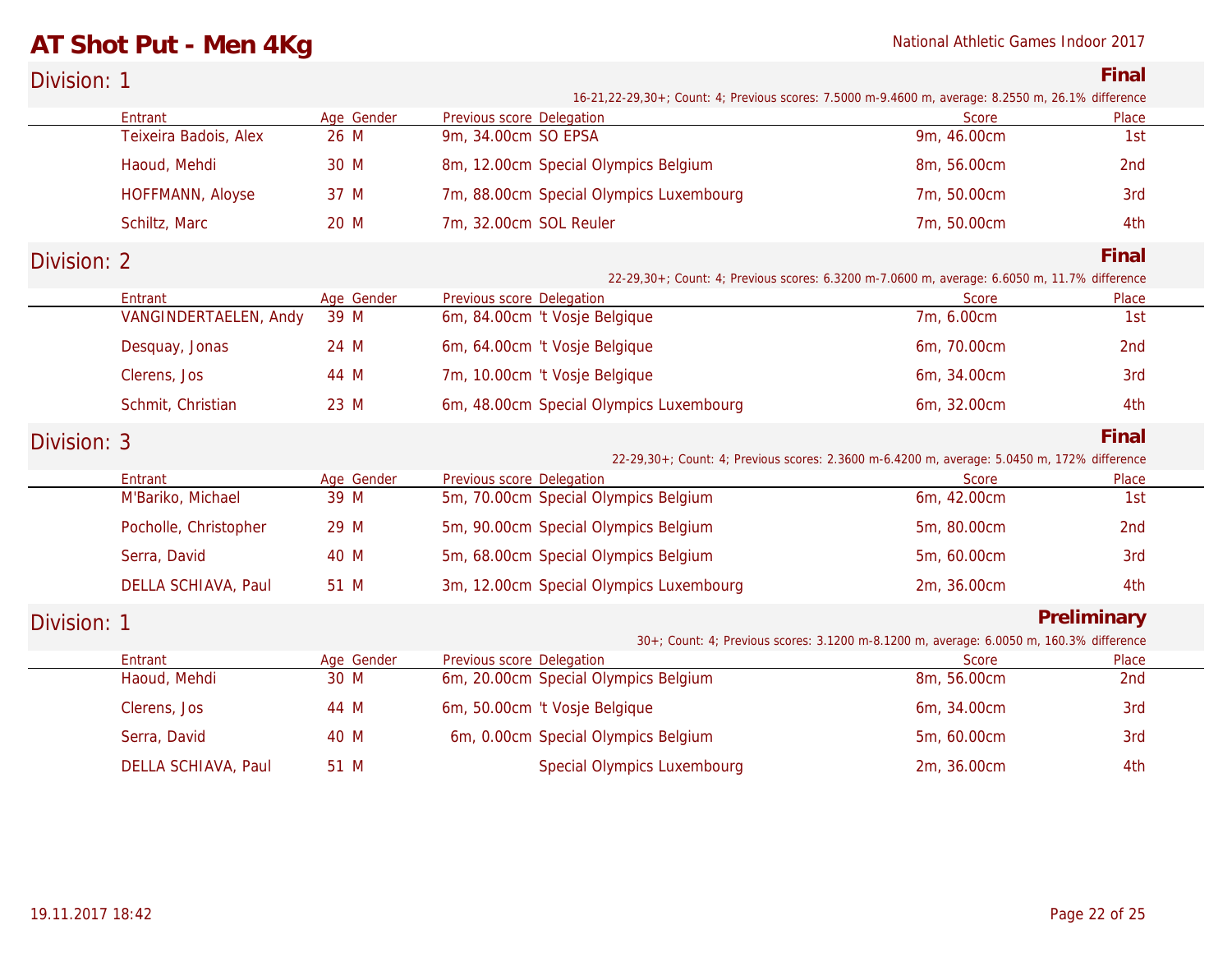## **AT Shot Put - Men 4Kg** National Athletic Games Indoor 2017

### Division: 2 **Preliminary** *22-29,30+; Count: 4; Previous scores: 5.7000 m-6.8400 m, average: 6.2700 m, 20% difference*

|             | Entrant                 | Age Gender | Previous score Delegation               | Score                                                                                              | Place           |  |
|-------------|-------------------------|------------|-----------------------------------------|----------------------------------------------------------------------------------------------------|-----------------|--|
|             | M'Bariko, Michael       | 39 M       | 5m, 40.00cm Special Olympics Belgium    | 6m, 42.00cm                                                                                        | 1st             |  |
|             | VANGINDERTAELEN, Andy   | 39 M       | 6m, 0.00cm 't Vosje Belgique            | 7m, 6.00cm                                                                                         | 1st             |  |
|             | Desquay, Jonas          | 24 M       | 5m, 47.00cm 't Vosje Belgique           | 6m, 70.00cm                                                                                        | 2 <sub>nd</sub> |  |
|             | Pocholle, Christopher   | 29 M       | 5m, 70.00cm Special Olympics Belgium    | 5m, 80.00cm                                                                                        | 2nd             |  |
| Division: 3 |                         |            |                                         |                                                                                                    | Preliminary     |  |
|             |                         |            |                                         | 16-21,22-29,30+; Count: 4; Previous scores: 6.4800 m-9.3400 m, average: 7.7550 m, 44.1% difference |                 |  |
|             | Entrant                 | Age Gender | Previous score Delegation               | Score                                                                                              | Place           |  |
|             | Teixeira Badois, Alex   | 26 M       | SO EPSA                                 | 9m, 46.00cm                                                                                        | 1st             |  |
|             | <b>HOFFMANN, Aloyse</b> | 37 M       | 7m, 18.00cm Special Olympics Luxembourg | 7m, 50.00cm                                                                                        | 3rd             |  |
|             | Schiltz, Marc           | 20 M       | <b>SOL Reuler</b>                       | 7m, 50.00cm                                                                                        | 4th             |  |
|             | Schmit, Christian       | 23 M       | Special Olympics Luxembourg             | 6m, 32.00cm                                                                                        | 4th             |  |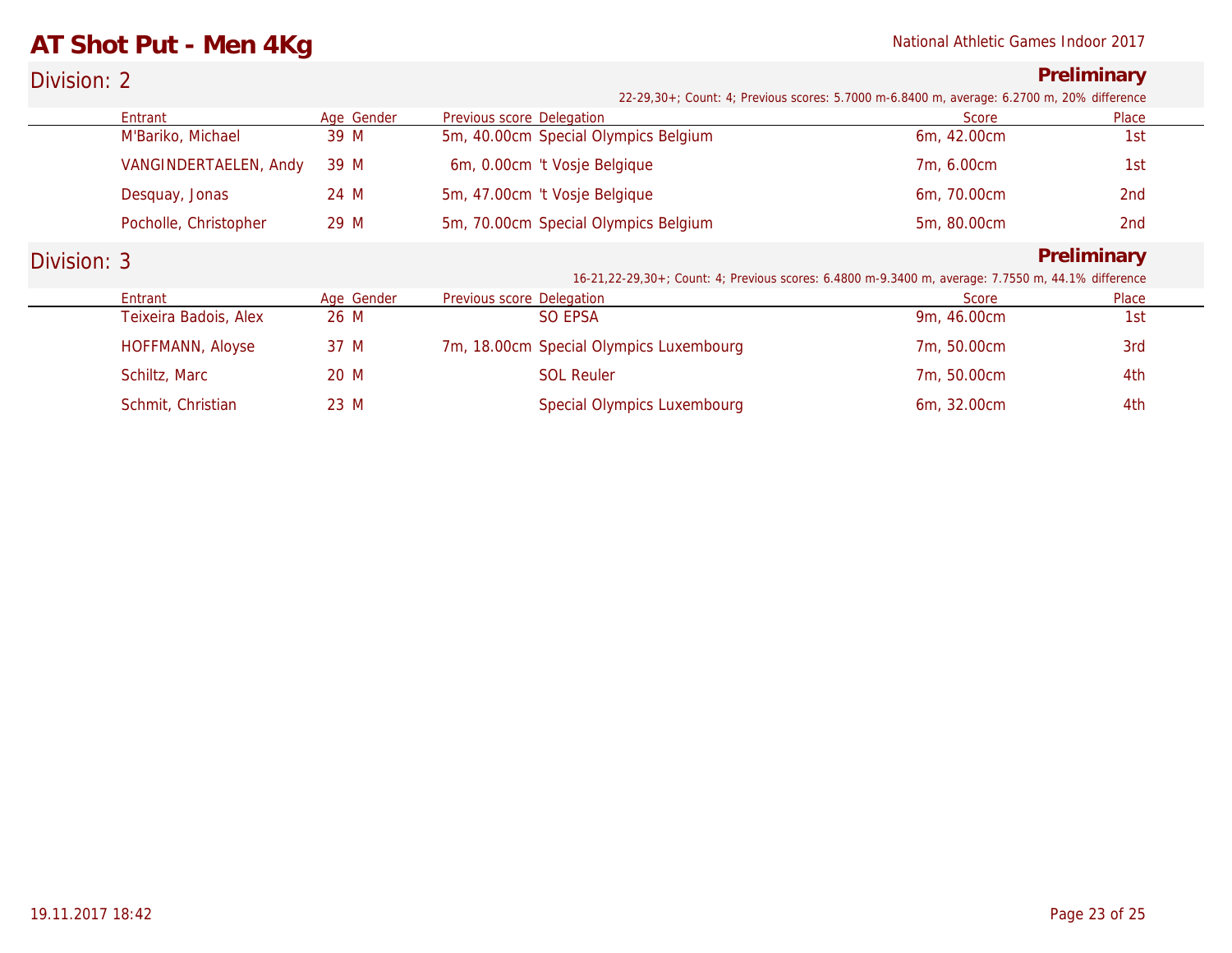## **AT Shot Put - Women 3Kg** National Athletic Games Indoor 2017

| Division: 1 |                |            |                                      |                                                                                              | Final       |
|-------------|----------------|------------|--------------------------------------|----------------------------------------------------------------------------------------------|-------------|
|             |                |            |                                      | 22-29,30+; Count: 2; Previous scores: 5.6200 m-6.3800 m, average: 6.0000 m, 13.5% difference |             |
|             | Entrant        | Age Gender | Previous score Delegation            | Score                                                                                        | Place       |
|             | JACOBS, Cathia | 27 F       | 6m, 64.00cm SOL Reuler               | 6m, 38.00cm                                                                                  | 1st         |
|             | Colet, Aline   | 40 F       | 5m, 60.00cm Special Olympics Belgium | 5m, 62.00cm                                                                                  | 2nd         |
| Division: 1 |                |            |                                      |                                                                                              | Preliminary |
|             |                |            |                                      | 22-29,30+; Count: 2; Previous scores: 5.6000 m-6.6400 m, average: 6.1200 m, 18.6% difference |             |
|             | Entrant        | Age Gender | Previous score Delegation            | Score                                                                                        | Place       |
|             | JACOBS, Cathia | 27 F       | 6m, 0.00cm SOL Reuler                | 6m, 38.00cm                                                                                  | 1st         |
|             | Colet, Aline   | 40 F       | 4m, 70.00cm Special Olympics Belgium | 5m. 62.00cm                                                                                  | 2nd         |